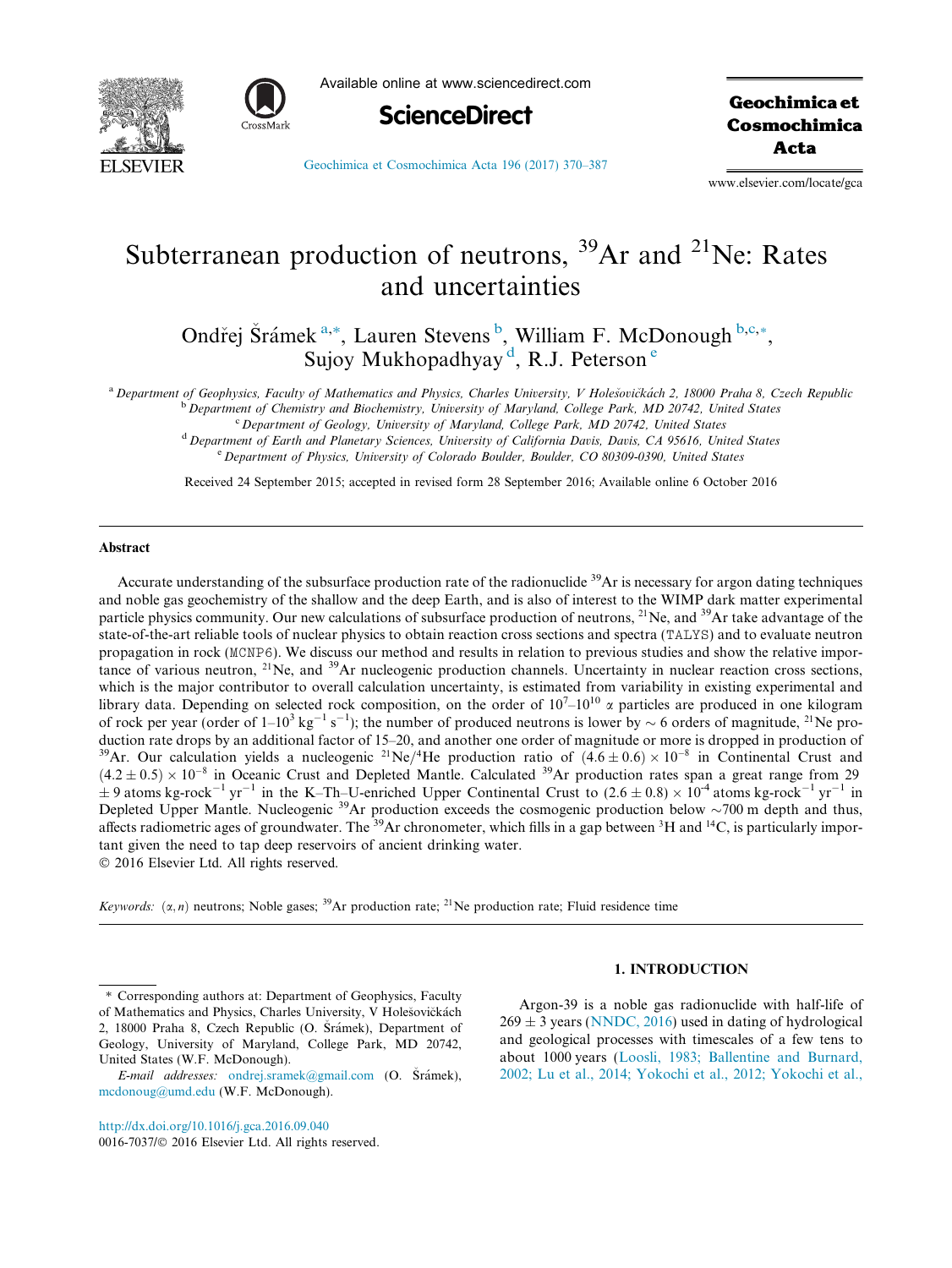[2013](#page-16-0)). Accurate estimates of production rates of noble gas isotopes, such as  ${}^{39}Ar$ ,  ${}^{40}Ar$  and  ${}^{21}Ne$ , in rocks are necessary for dating groundwaters and in proper interpretation of isotopic signatures of gases originating in Earth's interior (e.g., [Graham, 2002; Tucker and Mukhopadhyay, 2014](#page-15-0)).

Production of <sup>39</sup>Ar in the Earth's atmosphere is dominated by the cosmogenic production channel, where <sup>39</sup>Ar is produced from the abundant stable  $^{40}Ar$  ( $\sim$ 1 wt.% of atmosphere) by the cosmic ray-induced reaction  $^{40}Ar(n, 2n)^{39}Ar$  (e.g., [Loosli and Oeschger, 1968](#page-16-0)). The notation is the standard shorthand for a transfer reaction <sup>40</sup>Ar  $+n \rightarrow 2n + {}^{39}Ar$  and *n* stands for a neutron. The <sup>39</sup>Ar cosmogenic production keeps the atmospheric  $39\text{Ar/Ar}$  mass ratio at a present-day steady-state value of  $(8.0 \pm 0.6) \times 10^{-16}$  ([Benetti et al., 2007](#page-15-0)).

Below the Earth's surface  $39$ Ar can also be produced cosmogenically, by cosmic ray negative muon interactions, in particular by negative muon capture on  ${}^{39}K$  (93.3% of all potassium;  $\mu^- + {}^{39}\text{K} \rightarrow v_\mu + {}^{39}\text{Ar}$ ). As the secondary cosmic ray muon flux drops off with depth, at depths greater than 2000 m water equivalent (m.w.e.;  $\sim$ 700 m in the rock) the nucleogenic production by  ${}^{39}K(n,p){}^{39}Ar$  dominates [\(Mei et al., 2010](#page-16-0)).

Argon extracted from several deep natural gas reservoirs shows  $39Ar/Ar$  ratios below the atmospheric value [\(Acosta-Kane et al., 2008; Xu et al., 2015\)](#page-15-0). For this reason, underground gas sources have attracted the attention of astroparticle physics projects that require a source of Ar with minimal radioactive <sup>39</sup>Ar for low-energy rare event detection of WIMP Dark Matter interactions and neutrinoless double beta decay using liquid argon detectors.

This paper provides an evaluation of the  $39\text{Ar}$  nucleogenic production rate for specified rock compositions by calculating the rate of  $39\text{Ar}$  atoms produced by naturally occurring fast neutrons. The calculation also yields results for other nuclides, in particular the rare stable  $^{21}$ Ne (0.27% of neon). We describe in detail the methods of calculation of neutron,  $^{21}$ Ne and  $^{39}$ Ar yields and production rates, including the use of nuclear physics software tools (SRIM, TALYS, MCNP6), and the input data, with the goal to present reproducible results. In Section 2 we give the overview of the calculation. Section  $\overline{3}$  deals with  $\alpha$ -particle production. Section [4](#page-3-0) discusses production of neutrons, both by  $(\alpha, n)$  reactions and by spontaneous fission. Neutron-induced reactions, in particular  ${}^{39}K(n,p){}^{39}Ar$ , are described in Section [5](#page-6-0). In Section [6](#page-6-0) we present the results, including coefficients for production rate evaluation [\(6.3\)](#page-9-0) and an estimate of the uncertainty in the calculated results [\(6.4\).](#page-9-0) A discussion follows in Section [7](#page-12-0) where we compare our calculations with recent results [\(Yatsevich and](#page-17-0) [Honda, 1997; Mei et al., 2010; Yokochi et al., 2012, 2013,](#page-17-0) [2014](#page-17-0), [Section 7.1\)](#page-12-0), calculate the nucleogenic neutron flux out of a rock [\(7.2\)](#page-13-0), and discuss the geochemical implications [\(7.3\)](#page-13-0). Concluding remarks follow in Section [8](#page-14-0).

#### 2. OVERVIEW

Decays of natural radionuclides of U and Th in Earth's interior produce  $\alpha$  particles with specific known energies.

The  $\alpha$  particles slow down (i.e., lose kinetic energy) due to collisions with other atoms that form the silicate rock and eventually stop and form 4He atoms by ionizing nearby matter. A small fraction (  $\leq 10^{-6}$ ) of the  $\alpha$  particles, before losing all their energy, participate in  $(\alpha, n)$  reactions with light (atomic number  $Z \le 25$ ) target nuclides to produce fast  $(\sim)1$  MeV) neutrons and product nuclides. Additional neutrons, about 10% of the total neutrons, are produced in spontaneous fission (SF) of  $^{238}$ U (mean SF neutron energy 1.7 MeV). Collectively all of these neutrons can then participate in a number of interactions, including scattering and various reactions including  $(n, p)$  reactions. We are interested in the  $(n, p)$  reaction on <sup>39</sup>K to produce <sup>39</sup>Ar [\(Fig. 1\)](#page-2-0).

The number of <sup>39</sup>Ar atoms produced per unit time per unit mass of rock is denoted  $S_{39Ar}$  (S for source). To calculate  $S_{394r}$  it is necessary to know the neutron production rate as well as the neutron energy distribution. The neutron spectra are required because reaction cross sections, including that of  $39K(n, p)^{39}Ar$ , strongly depend on the energy of the incident particles. To calculate  $(\alpha, n)$  neutron production and spectra, the production rate of  $\alpha$  particles and their energy distribution must be known. In Sections 3–5 we discuss the production of  $\alpha$  particles, neutrons, and <sup>39</sup>Ar. A useful byproduct of the  $39\text{Ar}$  calculation is the production rate of another noble gas nuclide, 21Ne, which is produced in the  $(\alpha, n)$  reaction on <sup>18</sup>O with a limited contribution from  $^{24}Mg(n, \alpha)^{21}$ Ne reactions.

We evaluate the results for a number of representative rock compositions. Our selection includes the three layers of Continental Crust (CC) of [Rudnick and Gao \(2014\)](#page-16-0), the Bulk Oceanic Crust (OC) of [White and Klein \(2014\)](#page-17-0), and the Depleted Upper Mantle (DM) composition of [Salters and Stracke \(2004\).](#page-16-0) [Table 1](#page-3-0) lists the elemental abundances. We also provide plug-in formulae allowing inputs of an arbitrary elemental composition to obtain production rates.

## 3. ALPHA-PARTICLE PRODUCTION

Alpha particles are produced in radioactive decays of naturally occurring <sup>232</sup>Th, <sup>235</sup>U, and <sup>238</sup>U and their daughter nuclides along the decay chains. Other natural  $\alpha$  emitters are not included as their contribution is negligible (the next most potent  $\alpha$  emitter, <sup>147</sup>Sm, gives 20 times fewer  $\alpha$  particles per unit mass of rock per unit time than 235U). Each individual  $\alpha$ -decay emits one  $\alpha$  particle with specific energies, given by the decay scheme which is characterized by the energy levels and intensities. We use decay data—halflives, branching ratios,  $\alpha$  energy levels,  $\alpha$  intensities—from ''Chart of Nuclides" available at the National Nuclear Data Center website ([NNDC, 2016](#page-16-0)). The resulting  $\alpha$  energy spec-tra are shown in [Fig. 2.](#page-4-0) Tabulated  $\alpha$  energies and intensities as well as charts of decay networks can be found in [Supple](#page-15-0)[mentary Materials.](#page-15-0) The maximum  $\alpha$  energy is 8.78 MeV from decay of 212Po in the thorium decay chain. The mean  $\alpha$  energy in <sup>232</sup>Th,<sup>235</sup>U, and <sup>238</sup>U chains is 6.0, 6.0, and 5.4 MeV, respectively.

Decays of <sup>232</sup>Th, <sup>235</sup>U, and <sup>238</sup>U produce  $n_{\alpha} = 6$ , 7, and 8  $\alpha$ 's per chain. The  $\alpha$  production rate  $S_{\alpha}$ —number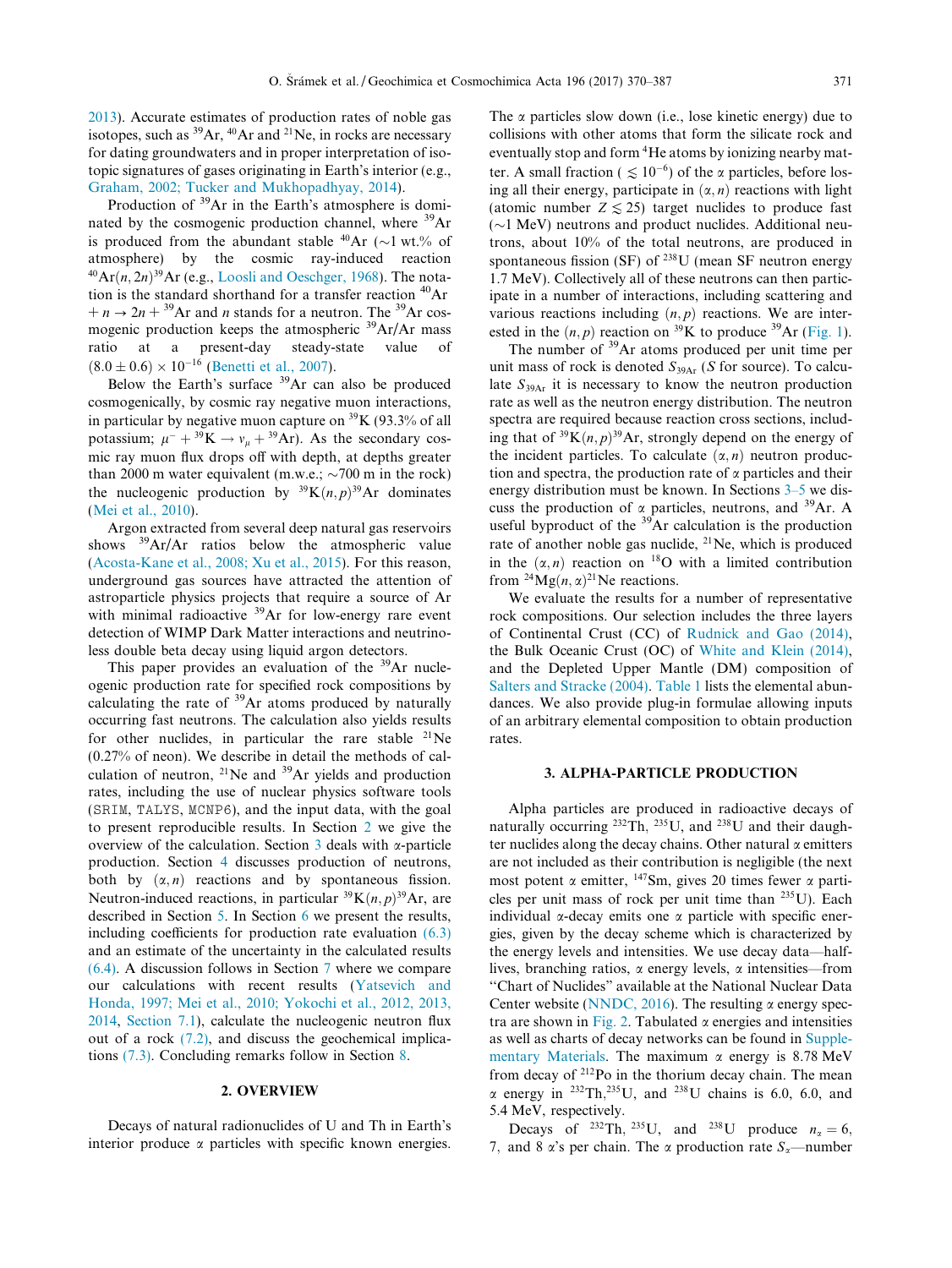<span id="page-2-0"></span>

Fig. 1. Overview of nucleogenic <sup>39</sup>Ar production.

of  $\alpha$  particles produced per unit time in unit mass of rock of each decay chain is proportional to the elemental abundance (mass fraction)  $\Lambda$  of the parent (Th or U) and is obtained by simple multiplication,

$$
S_{\alpha} = n_{\alpha} A \lambda \frac{X N_A}{M} = n_{\alpha} A C, \qquad (1)
$$

where we have introduced the per-decay-to-rate conversion factor  $\mathcal{C}$ ,

$$
\mathcal{C} \equiv \lambda \frac{X N_A}{M},\tag{2}
$$

in which  $\lambda$  is the decay constant and the fraction  $X_{M}/M$  is the number of parent nuclide atoms per unit mass of element (e.g., number of  $^{238}$ U atoms per 1 kg of natural U) where  $X$  is natural isotopic composition (mole fraction), M is standard atomic weight, and  $N_A$  is Avogadro's number (see [Table 2](#page-4-0) for values). The three equations (1), one for each decay chain, can be recast into one plug-in formula to calculate  $\alpha$  production rate from uranium concentration in ppm and Th/U ratio,

$$
S_{\alpha} \left[ \frac{\#}{\text{kg-rock s}} \right] = \left( 103 + 24.3 \frac{A_{\text{Th}}}{A_{\text{U}}} \right) A_{\text{U}} \text{[ppm]}.
$$
 (3)

Alpha production rates  $S_{\alpha}$  are evaluated in [Table 3](#page-4-0) for the representative rock compositions.

Each  $\alpha$  particle is emitted with a specific initial kinetic energy  $E_{\alpha_0}$  [\(Fig. 2](#page-4-0)). It progressively loses its energy, mostly by inelastic scattering on atomic electrons and elastic scattering on nuclei. The range of an  $\alpha$  particle, i.e., how far it travels before stopping, is obtained by integration along its path,

Range 
$$
(E_{x_0}) = \int_{E_{x_0}}^0 dx = \int_0^{E_{x_0}} \frac{dE_x}{\left(-\frac{dE_x}{dx}\right)},
$$
 (4)

and is a function of the initial energy of the  $\alpha$  particle in a given material. The material property  $-dE_\alpha/dx$  is the linear stopping power. We use the SRIM software (srim.org; [Ziegler et al., 2008](#page-17-0)), version SRIM-2013.00, to obtain the mass stopping power  $-\rho^{-1}dE_\alpha/dx$ , where  $\rho$  is rock density (listed in [Table 1](#page-3-0)). Mass stopping power is essentially identical for all rock compositions we consider and its energy dependence is plotted in [Fig. 3](#page-5-0). The range of an average-energy natural  $\alpha$  ( $\sim$ 6 MeV) in the rock is about 25  $\mu$ m [\(Fig. 3\)](#page-5-0). We assume that  $\alpha$  particle propagation is isotropic with no channeling in the crystal lattice on the grain scale.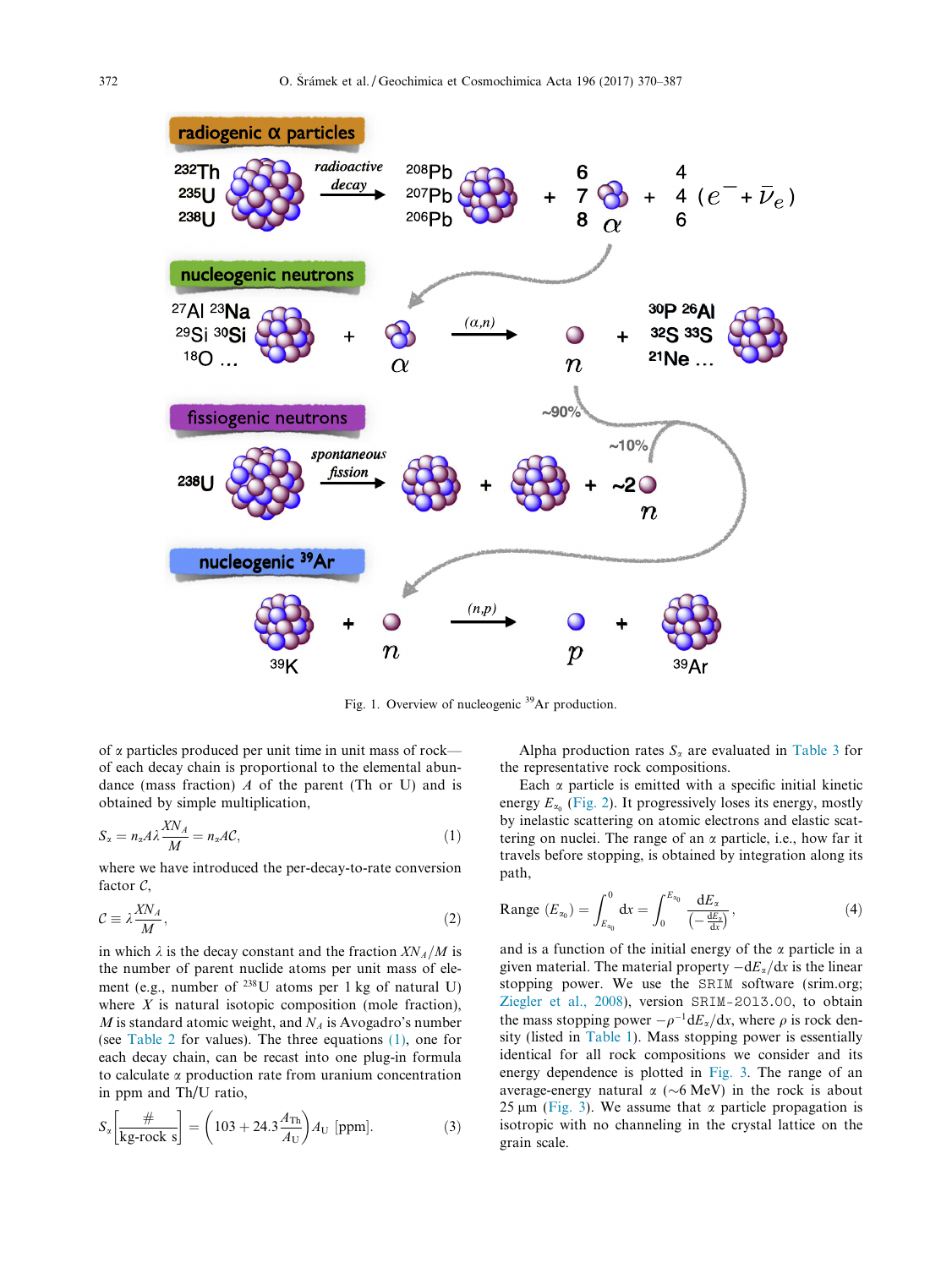<span id="page-3-0"></span>Composition, as elemental weight fractions (A in g/g), of geochemical units used in this study. Elements with atomic fractions  $> 10^{-4}$  are included (otherwise entered as –) in addition to all of Th. U, and  $(\alpha, n)$  target elements, irrespective of their abundances. Continental Crust (CC) composition from [Rudnick and Gao \(2014\),](#page-16-0) Bulk Oceanic Crust (OC) from [White and Klein \(2014\)](#page-17-0), Depleted Mantle (DM) from [Salters and Stracke \(2004\)](#page-16-0). Granite is the median USGS G-2 composition from GeoReM database. Limestone is the median NIST SRM1c composition from GeoReM. Non-zero amount of carbon was included in the CC and OC composition  $(0.5\%, 0.1\%$ , and  $0.02\%$  of CO<sub>2</sub> by weight for Upper, Middle, and Lower CC, and  $0.05 \text{ wt\% CO}_2$  for OC). Rock density is taken from CRUST2.0 [\(Laske et al., 2001\)](#page-16-0) for the crustal layers and from PREM [\(Dziewonski and Anderson, 1981](#page-15-0)) for the depleted mantle (average from MOHO to 400 km depth). Elemental abundances not provided in a particular compositional estimate entered as n/a.

| Ζ                            | symbol        | Upper CC     | Middle CC    | Lower CC     | Bulk OC      | DM                       | Granite      | Limestone    |
|------------------------------|---------------|--------------|--------------|--------------|--------------|--------------------------|--------------|--------------|
| 3                            | Li            |              |              |              |              |                          | $3.40E - 05$ | n/a          |
| 6                            | $\mathcal{C}$ | $1.36E - 03$ | $2.73E - 04$ | $5.46E - 05$ | $1.36E - 04$ | $1.37E - 0.5$            | $2.30E - 04$ | 0.110        |
| 7                            | N             | $8.30E - 05$ | n/a          | $-$          | n/a          |                          |              | n/a          |
| $\,$ 8 $\,$                  | $\Omega$      | 0.480        | 0.469        | 0.452        | 0.446        | 0.440                    | 0.494        | 0.488        |
| 9                            | F             | $5.57E - 04$ | $5.24E - 04$ | $5.70E - 04$ | n/a          | $1.10E - 05$             | $1.28E - 03$ | n/a          |
| 11                           | Na            | 0.0243       | 0.0251       | 0.0197       | 0.0164       | $2.15E - 03$             | 0.0300       | $1.88E - 04$ |
| 12                           | Mg            | 0.0150       | 0.0216       | 0.0437       | 0.0621       | 0.230                    | $4.72E - 03$ | $2.50E - 03$ |
| 13                           | Al            | 0.0815       | 0.0794       | 0.0894       | 0.0831       | 0.0227                   | 0.0815       | $3.40E - 03$ |
| 14                           | Si            | 0.311        | 0.297        | 0.250        | 0.234        | 0.210                    | 0.318        | 0.0320       |
| 15                           | P             | $6.55E - 04$ | $6.55E - 04$ | $4.36E - 04$ | $4.36E - 04$ | $-$                      | $6.11E - 04$ | $1.75E - 04$ |
| 16                           | S             |              |              | $3.45E - 04$ | n/a          | $\overline{\phantom{0}}$ |              | n/a          |
| 17                           | Cl            | $3.70E - 04$ | $1.82E - 04$ | $2.50E - 04$ | n/a          |                          |              | n/a          |
| 19                           | K             | 0.0232       | 0.0191       | $5.06E - 03$ | $6.51E - 04$ | $6.00E - 05$             | 0.0370       | $2.40E - 03$ |
| 20                           | Ca            | 0.0257       | 0.0375       | 0.0685       | 0.0843       | 0.0250                   | 0.0130       | 0.359        |
| 22                           | Ti            | $3.84E - 03$ | $4.14E - 03$ | $4.91E - 03$ | $6.59E - 03$ | $7.98E - 04$             | $2.84E - 03$ | $4.20E - 04$ |
| 24                           | Cr            |              |              |              | $3.17E - 04$ | $2.50E - 03$             |              |              |
| 25                           | Mn            | $7.74E - 04$ | $7.74E - 04$ | $7.74E - 04$ | $8.52E - 04$ | $1.05E - 03$             |              |              |
| 26                           | Fe            | 0.0385       | 0.0460       | 0.0655       | 0.0635       | 0.0627                   | 0.0185       | $2.88E - 03$ |
| 28                           | Ni            |              |              |              |              | $1.96E - 03$             |              |              |
| 38                           | Sr            |              |              |              |              |                          | $4.75E - 04$ |              |
| 56                           | Ba            |              |              |              |              |                          | $1.88E - 03$ |              |
| 90                           | Th            | $1.05E - 05$ | $6.5E - 06$  | $1.2E - 06$  | $2.10E - 07$ | $1.37E - 08$             | $2.47E - 05$ | $9.49E - 07$ |
| 92                           | $\mathbf{U}$  | $2.7E - 06$  | $1.3E - 06$  | $2E-07$      | $7.00E - 08$ | $4.70E - 09$             | $1.95E - 06$ | $1.42E - 06$ |
| K/U                          |               | 8609         | 14687        | 25320        | 9300         | 12766                    | 18974        | 1690         |
| Th/U                         |               | 3.9          | 5.0          | 6.0          | 3.0          | 2.9                      | 13           | 0.67         |
| $\rho$ in g cm <sup>-3</sup> |               | 2.70         | 2.88         | 3.05         | 2.83         | 3.42                     | 2.7          | 2.5          |

## 4. NEUTRON PRODUCTION

The overall neutron production rate  $S_n$ —number of neutrons produced per unit time in unit mass of rock—in each decay chain is calculated from

$$
S_n = A\mathcal{C}Y,\tag{5}
$$

where the neutron yield Y, i.e., the number of neutrons produced from decay or fission of one atom of parent nuclide, is the sum of contributions from  $(\alpha, n)$  reactions on various target nuclides and from spontaneous fission,

$$
Y = \sum_{i}^{\text{targets}} Y_{\alpha,n}^{i} + Y_{\text{SF}}.
$$
 (6)

We now calculate the individual neutron yields. Energy spectra of the neutrons produced via various production pathways are also discussed in the following sections.

## 4.1. Neutrons from  $(\alpha, n)$  reactions

Neutron production by  $(\alpha, n)$  was comprehensively described and quantified by [Feige et al. \(1968\).](#page-15-0) Before an  $\alpha$  particle loses all its kinetic energy, it can enter another

atom's nucleus to form a compound nucleus. The  $\alpha$  has to have enough energy to overcome the Coulomb barrier, i.e., the electromagnetic repulsion between the target nucleus and the  $\alpha$  particle. The Coulomb barrier height  $V_c$  is estimated from

$$
V_C = \frac{1}{4\pi\epsilon_0} \frac{q_1 q_2}{r} = 1.4400 \frac{Z_1 Z_2}{R_{int} [\text{fm}]} \text{ MeV}
$$
  
= 
$$
\frac{1.4400 Z_1 Z_2}{1.2(A_1^{1/3} + A_2^{1/3})} \text{ MeV},
$$
 (7)

where indices 1 and 2 refer to projectile and target,  $\epsilon_0$  is vacuum permittivity,  $q$  is electric change,  $r$  is distance,  $Z$  is atomic number,  $R_{int}$  (in femtometers) is the interaction radius taken as the sum of the two atomic radii, which in turn are approximated by a common empirical formula assuming nuclear volume to be proportional to the mass number A. As the Coulomb barrier height is proportional to the charge of the target nucleus, only relatively low Z target nuclides allow for compound nucleus formation from natural  $\alpha$  particles. Even though the compound nucleus can form with  $\alpha$  energies below the Coulomb barrier due to quantum tunneling effect, the interaction cross section drops rapidly.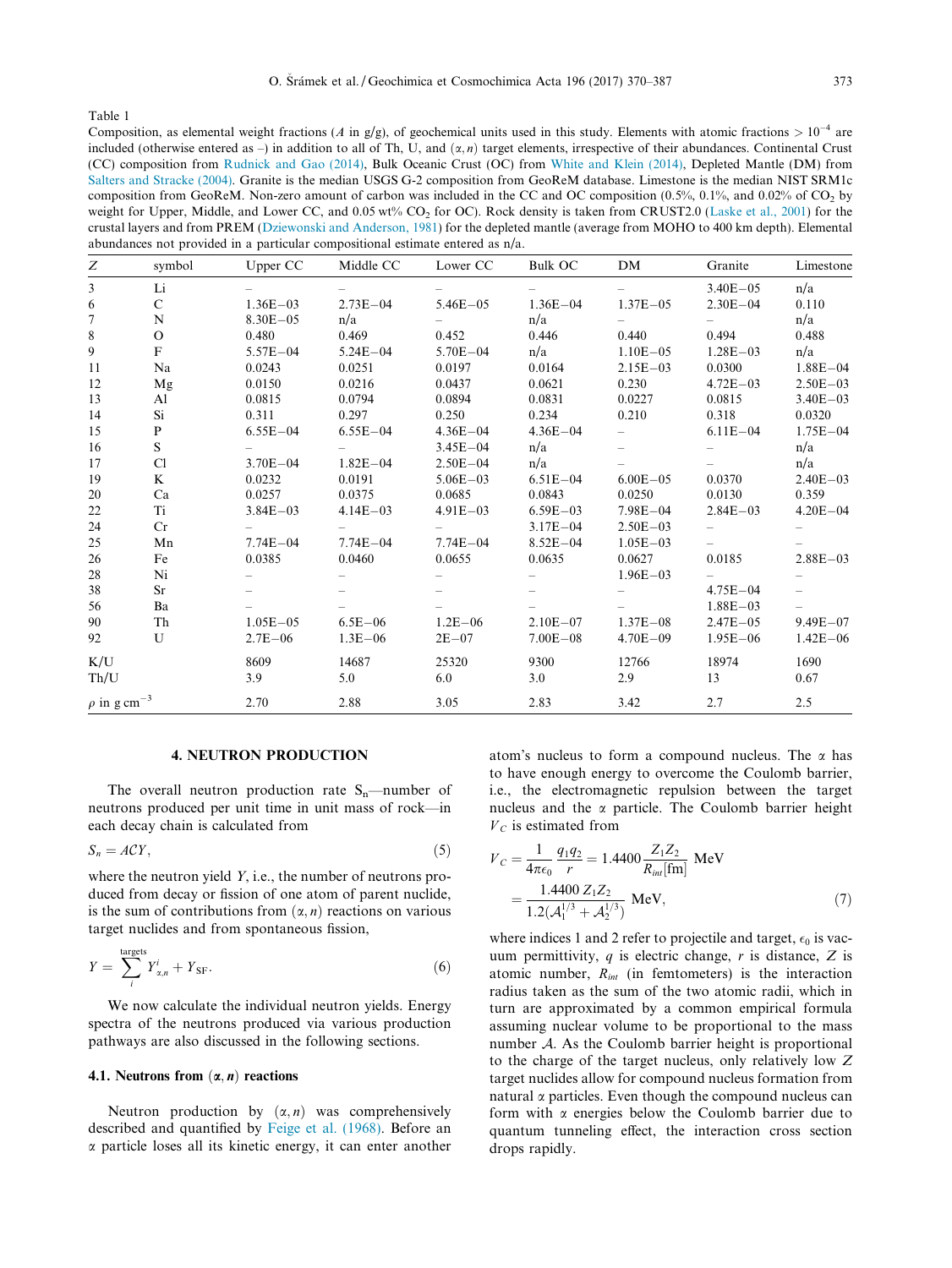<span id="page-4-0"></span>

Fig. 2. Natural  $\alpha$  emission energy spectra. Blue spikes represent intensity of each alpha emitted. Spike intensities sum up to number of alphas emitted in particular decay chain (6, 7, 8 for <sup>232</sup>Th, <sup>235</sup>U, <sup>238</sup>U, respectively). Red dashed line shows the mean energy of emitted  $\alpha$  particles. (For interpretation of the references to colour in this figure legend, the reader is referred to the web version of this article.)

Atomic and decay quantities for natural long-lived parent nuclides. Natural isotopic composition  $X$  and relative atomic mass  $M$  from [NIST](#page-16-0) [\(2016\),](#page-16-0) half-lives  $t_{1/2}$  from [NNDC \(2016\),](#page-16-0)  $\lambda = \ln 2/t_{1/2}$ . Atomic mass truncated to six digits. Numbers in parentheses give uncertainty in last digits, otherwise uncertainty beyond shown digits. The conversion factor  $C$  (Eq. [\(2\)](#page-2-0)) is the number of decays per unit time per unit mass of parent element.

| Quantity                              | Symbol       | Unit                                         | $232$ Th  | $235$ <sub>I</sub> J | $238$ <sup>I</sup> J |
|---------------------------------------|--------------|----------------------------------------------|-----------|----------------------|----------------------|
| Elemental abundance                   | А            | kg-elem/kg-rock                              |           |                      |                      |
| Natural isotopic composition          |              | mol-nucl/mol-elem                            | 0000.     | 0.007204(6)          | 0.992742(10)         |
| Standard atomic weight                | M            | $g$ mol <sup>-1</sup>                        | 232.038   | 238.029              | 238.029              |
| Half-life                             | $t_{1/2}$    | $10^9$ yr                                    | 14.0(1)   | 0.704(1)             | 4.468(3)             |
| Decay constant                        |              | $10^{-18}$ s <sup>-1</sup>                   | 1.57(1)   | 31.20(4)             | 4.916(3)             |
| Number of $\alpha$ 's per decay chain | $n_{\gamma}$ |                                              |           |                      |                      |
| Per-decay-to-rate conversion          |              | $10^6$ kg-elem <sup>-1</sup> s <sup>-1</sup> | 4.072(29) | 0.5759(9)            | 12.35(1)             |

Table 3

Calculated production rates  $S_n$  of  $\alpha$  particles, as number of  $\alpha$ 's produced per second in 1 kilogram of rock, in a particular decay chain (columns 2–4) and the total (column 5).

| Composition                    | 232Th | $235$ T T | $238$ <sup>T</sup> | Total |
|--------------------------------|-------|-----------|--------------------|-------|
| <b>Upper Continental Crust</b> | 256   | 10.9      | 267                | 533   |
| Middle Continental Crust       | 158   | 5.24      | 128                | 292   |
| Lower Continental Crust        | 29.2  | 0.806     | 19.8               | 49.8  |
| <b>Bulk Oceanic Crust</b>      | 5.11  | 0.282     | 6.91               | 12.3  |
| Depleted Mantle                | 0.334 | 0.0190    | 0.464              | 0.817 |
|                                |       |           |                    |       |

The compound nucleus is considered a short-lived intermediate state and from this compound nucleus there are many possible channels that form various products nuclides. At energies of natural  $\alpha$  particles, the most common outcome is that the compound nucleus then sheds a neutron to form a product nucleus. This constitutes an  $(\alpha, n)$  reaction. For example,  $\alpha + {}^{18}O$  form a compound  $22Ne^*$ , which then emits a neutron to produce the  $21Ne$  product or, in shorthand,  ${}^{18}O(\alpha, n)^{21}$ Ne. The majority of the relevant  $(\alpha, n)$  reactions are endothermic, i.e., their Q value is negative  $(Q)$  value being reactant minus product rest masses), and the incoming  $\alpha$  particle has to have energy above a threshold  $E<sub>th</sub>$  for the reaction to proceed. Specifically, the kinetic energy in the center-of-mass system before interaction has to be larger than |Q| if  $Q < 0$ . In the laboratory reference frame, this translates into a relation for the threshold energy of an endothermic reaction

$$
E_{th} = -\frac{m_1 + m_2}{m_2} Q,
$$
\t(8)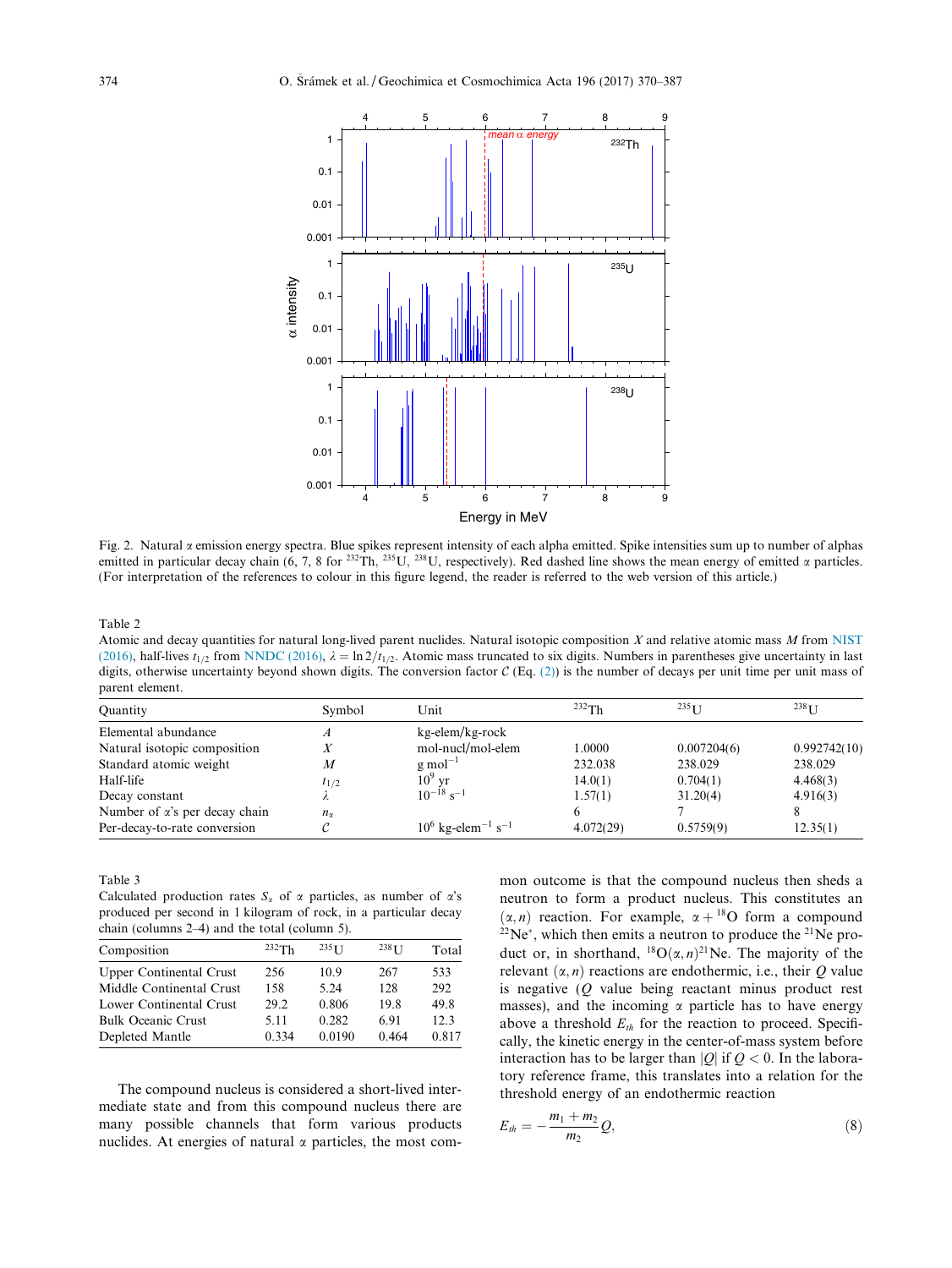<span id="page-5-0"></span>

Fig. 3. Mass stopping power  $-\rho^{-1}dE/dx$  for an  $\alpha$  particle in rock (dashed line, left vertical axis) and range of  $\alpha$  particle (Eq. [\(4\)](#page-2-0), solid lines, right vertical axis) as a function of  $\alpha$  energy. Range plotted up to maximum energy of a natural  $\alpha$  particle (8.78 MeV from decay of <sup>212</sup>Po). The difference between range in Upper Continental Crust (red) and Depleted Mantle (green) simply reflects the difference in rock density [\(Table 1\)](#page-3-0). Curves for Middle and Lower CC and OC fall between the two shown. (For interpretation of the references to colour in this figure legend, the reader is referred to the web version of this article.)

where  $m_1$  is the rest mass of projectile and  $m_2$  that of target nuclide.

The Coulomb barrier and threshold energy result in a strong energy dependence of the  $(\alpha, n)$  reaction cross section. Based on the magnitude of cross sections and the abundance of a particular nuclide in natural rocks, we identify 14 target nuclides that are important for  $(\alpha, n)$  neutron production in natural rocks. They are listed in Table 4 together with the  $(\alpha, n)$  reaction Q values, threshold energies  $E_{th}$  [\(8\),](#page-4-0) and Coulomb barrier heights  $V_c$  [\(7\)](#page-3-0).

The chance that an  $\alpha$  particle, emitted with initial energy  $E_{\alpha_0}$ , participates in an  $(\alpha, n)$  reaction on a light target nuclide  $i$  is quantified by the thick target—meaning that the  $\alpha$  stops within the medium—neutron production function

$$
P_i(E_{\alpha_0}) = N_i \int_{E_{\alpha_0}}^0 \frac{\sigma_{\alpha,n}^i(E_{\alpha})}{\frac{dE_{\alpha}}{dx}} dE_{\alpha}, \qquad (9)
$$

where  $N_i$  is the atomic density of nuclide  $i \neq 0$  of atoms of i per unit volume) and  $\sigma_{\alpha,n}^i$  is the  $(\alpha,n)$  cross section for nuclide i. To get from neutron production function to  $(\alpha, n)$  neutron yield consists of, for each decay chain and target nuclide *i*, accounting for all  $\alpha$  decays and  $\alpha$  energy levels within each decay, giving

$$
Y_{\alpha,n}^{i} = \sum_{k=1}^{\text{decays}} b_k \sum_{l=1}^{\text{levels}} f_{kl} P_i(E_{kl}),
$$
\n(10)

where  $b_k$  accounts for decay chain branching and  $f_k$  is the  $\alpha$ intensity of level l in decay k with  $\alpha$  energy  $E_{kl}$ .

To calculate the  $(\alpha, n)$  neutron energy spectra, we evaluate the differential neutron production function  $dP_i/dE_n$ ,

$$
\frac{\mathrm{d}P_i}{\mathrm{d}E_n}(E_{\alpha_0}, E_n) = N_i \int_{E_{\alpha_0}}^0 \frac{\frac{\mathrm{d}\sigma_{\alpha,n}^i}{\mathrm{d}E_n}(E_{\alpha}, E_n)}{\frac{\mathrm{d}E_{\alpha}}{\mathrm{d}x}} \mathrm{d}E_{\alpha},\tag{11}
$$

Target and product nuclides, Q values, threshold energies  $E_{th}$  (Eq. [\(8\)\)](#page-4-0), and Coulomb barriers  $V_c$  (Eq. [\(7\)\)](#page-3-0) of  $(\alpha, n)$  reactions. Also Q and  $E_{th}$ of neutron induced reactions. In cases where the product nuclide is unstable<sup>\*</sup>, we show the final stable nuclide as well. Energies in MeV. Nuclide rest masses for calculation of  $Q$  and  $E_{th}$  taken from [NIST \(2016\).](#page-16-0)

| Target          | Reaction      | Product                                          | $\varrho$ | $E_{th}$ | $V_C$   |
|-----------------|---------------|--------------------------------------------------|-----------|----------|---------|
| $^{27}$ Al      | $(\alpha, n)$ | $^{30}P^* \rightarrow ^{30}Si$                   | $-2.6425$ | 3.0345   | 6.8012  |
| $^{23}Na$       | $(\alpha, n)$ | $^{26}\text{Al}^* \rightarrow ^{26}\text{Mg}$    | $-2.9659$ | 3.4823   | 5.9577  |
| $^{29}$ Si      | $(\alpha, n)$ | $^{32}S$                                         | $-1.5258$ | 1.7365   | 7.2107  |
| 30Si            | $(\alpha, n)$ | 33 <sub>S</sub>                                  | $-3.4933$ | 3.9598   | 7.1571  |
| $^{18}$ O       | $(\alpha, n)$ | $^{21}$ Ne                                       | $-0.6961$ | 0.851    | 4.5626  |
| $^{26}Mg$       | $(\alpha, n)$ | $^{29}$ Si                                       | 0.0341    |          | 6.3298  |
| $^{25}$ Mg      | $(\alpha, n)$ | $^{28}$ Si                                       | 2.6536    |          | 6.3838  |
| $^{19}F$        | $(\alpha, n)$ | $^{22}Na^* \rightarrow ^{22}Ne$                  | $-1.9513$ | 2.3624   | 5.0754  |
| $^{17}$ O       | $(\alpha, n)$ | $^{20}$ Ne                                       | 0.5867    |          | 4.6168  |
| 56Fe            | $(\alpha, n)$ | $59\text{Ni}^* \rightarrow 59\text{Co}$          | $-5.0961$ | 5.4607   | 11.5272 |
| 41 <sub>K</sub> | $(\alpha, n)$ | $^{44}$ Sc <sup>*</sup> $\rightarrow$ $^{44}$ Ca | $-3.3894$ | 3.7206   | 9.0555  |
| $48$ Ti         | $(\alpha, n)$ | ${}^{51}Cr^* \rightarrow {}^{51}V$               | $-2.6853$ | 2.9094   | 10.1118 |
| ${}^{13}C$      | $(\alpha, n)$ | $^{16}$ O                                        | 2.2156    |          | 3.656   |
| $^{44}Ca$       | $(\alpha, n)$ | $47$ Ti                                          | $-2.1825$ | 2.3812   | 9.3791  |
| $^{39}$ K       | (n,p)         | 39Ar                                             | 0.2176    |          | n/a     |
| $^{24}Mg$       | $(n, \alpha)$ | $^{21}$ Ne                                       | $-2.5554$ | 2.6628   | n/a     |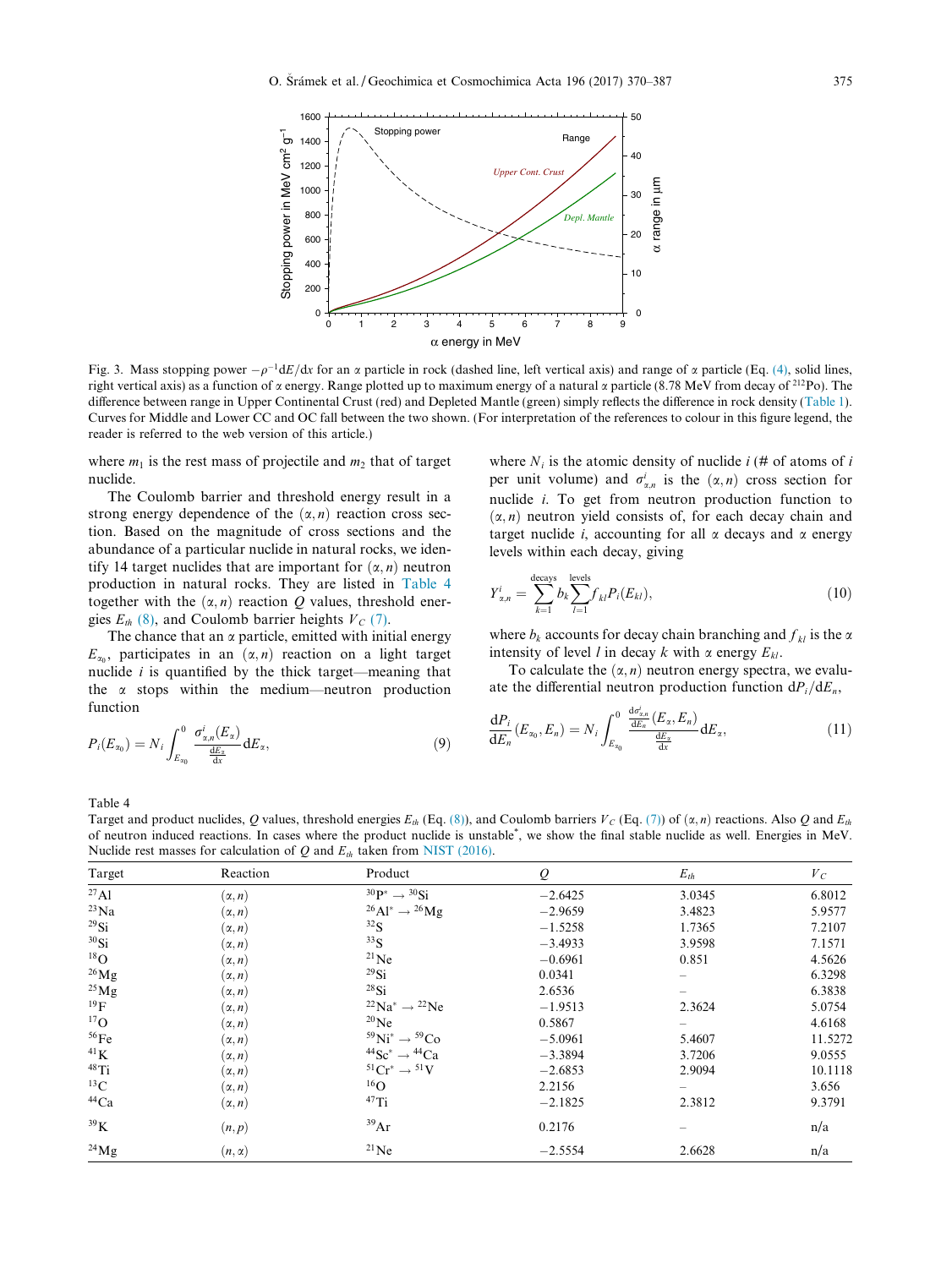<span id="page-6-0"></span>which is an equation analogous to  $(9)$  except that it calls for the neutron spectrum (or differential cross section)  $d\sigma_{\alpha,n}^{i}/dE_n$ , instead of the integrated cross section  $\sigma_{\alpha,n}^{i}$  (E<sub>n</sub> denotes neutron energy). To obtain the yield spectrum (or differential yield)  $dY_{\alpha,n}^i/dE_n$ , we follow the analogy through Eq. [\(10\)](#page-5-0). Similar thick target methods for  $\alpha$  particles have been used to study nuclear reaction rates for astrophysics ([Roughton et al., 1983](#page-16-0)), and these methods have been used for thermonuclear reactions in energetic plasmas [\(Intrator](#page-16-0) [et al., 1981](#page-16-0)).

We use the nuclear physics code TALYS (www.talys.eu; [Koning et al., 2008\)](#page-16-0), version 1.6 released on December 23, 2013, to calculate the  $(\alpha, n)$  neutron production cross sections  $\sigma_{\alpha,n}^i$  as well as the emitted neutron energy spectra  $d\sigma_{\alpha,n}^i/dE_n$ . We use the default TALYS input parameters<br>execut for allowing the width fluctuation corrections colou except for allowing the width fluctuation corrections calculated using the Moldauer model at all energies (see the TALYS documentation for details). An example of our TALYS input file is provided in [Supplementary Materials.](#page-15-0) The TALYS-calculated  $(\alpha, n)$  cross sections for all considered target nuclides are plotted in Fig. 4.

The calculated neutron production function  $P_i$  [\(9\)](#page-5-0) of various target nuclides is presented in [Fig. 5.](#page-7-0) The figure shows the relative importance of various target nuclides, which depends both on the cross section magnitude and the nuclide abundance in the rock. [Fig. 6](#page-7-0) shows the neutron yield spectra  $dY_{\alpha,n}^i/dE_n$  for each decay chain and target nuclide from each of the three actinides. The mean energy of neutrons generated by  $(\alpha, n)$  reactions is 1.8 MeV in <sup>232</sup>Th decay chain, 1.6 MeV in <sup>235</sup>U chain, and 1.7 MeV in 238U chain.

#### 4.2. Neutrons from spontaneous fission

Spontaneous fission of 238U produces 2.07 neutrons per fission ([Shultis and Faw, 2002\)](#page-16-0) and the SF branching ratio is  $5.5 \times 10^{-7}$  ([NNDC, 2016\)](#page-16-0). The fission neutron spectrum is approximated by the Watt fission spectrum with neutron energy distribution following  $exp(-E_n/a)$  sinh  $\sqrt{bE_n}$  with

parameters  $a = 0.6483 \text{ MeV}$  and  $b = 6.811 \text{ MeV}$ ([SOURCES-4C, 2002](#page-16-0)), resulting in a mean SF neutron energy of 1.7 MeV. The fission neutron yield spectrum  $dY_{\rm SF}/dE_n$  is included in [Fig. 6.](#page-7-0) The number of neutrons produced in spontaneous fission of 232Th and 235U, as well as other nuclides with non-zero SF branching fraction in the decay chains  $(^{234}U, ^{230}Th, ^{231}Pa)$ , is negligible compared to neutrons from  $(\alpha, n)$  reactions.

# 5. NEUTRON-INDUCED REACTIONS:  $(n, p)$  AND  $(n, \alpha)$

To quantify the last step in the nuclear reaction sequence of <sup>39</sup>Ar production, the <sup>39</sup>K $(n, p)$ <sup>39</sup>Ar exothermic reaction ([Table 4\)](#page-5-0), we use MCNP6, version MCNP6\_Beta3, a general-purpose Monte Carlo N-Particle transport code developed at Los Alamos National Laboratory (mcnp.lanl. gov). MCNP6 allows us to calculate the 39Ar yield per one neutron where we specify the neutron energy spectrum for each of the  $(\alpha, n)$  and SF neutron production channels. An example of our MCNP6 input file is provided in [Supple](#page-15-0)[mentary Materials](#page-15-0). In addition to <sup>39</sup>Ar yields, we also use<br>MCNP6 to calculate the <sup>21</sup>Ne yield from the <sup>24</sup>Mg $(n, \alpha)$ <sup>21</sup>Ne endothermic reaction ([Table 4](#page-5-0)). From these nuclide yields and neutron production rates discussed in previous section, we can evaluate the  $^{39}$ Ar and  $^{21}$ Ne production rates  $S_{39Ar}$  and  $S_{21Ne}$ .

### 6. RESULTS

## 6.1. Neutron yields and production rates

The calculated yields Y and production rates  $S_n$  of neutrons produced by both  $(\alpha, n)$  reactions and by spontaneous fission are reported in [Table 5.](#page-8-0) For the Upper CC compositions we report detailed results for each  $(\alpha, n)$  target nuclide and each natural decay chain to show the relative importance of various neutron production channels. For the remaining representative compositions, only the  $^{18}O(\alpha, n)^{21}$ Ne, SF, and total neutron yields are presented.



Fig. 4. Energy dependent  $(\alpha, n)$  cross sections  $\sigma_{\alpha,n}$  for target nuclides considered in this study as calculated by TALYS version 1.6. One mbarn =  $10^{-27}$  cm<sup>2</sup>.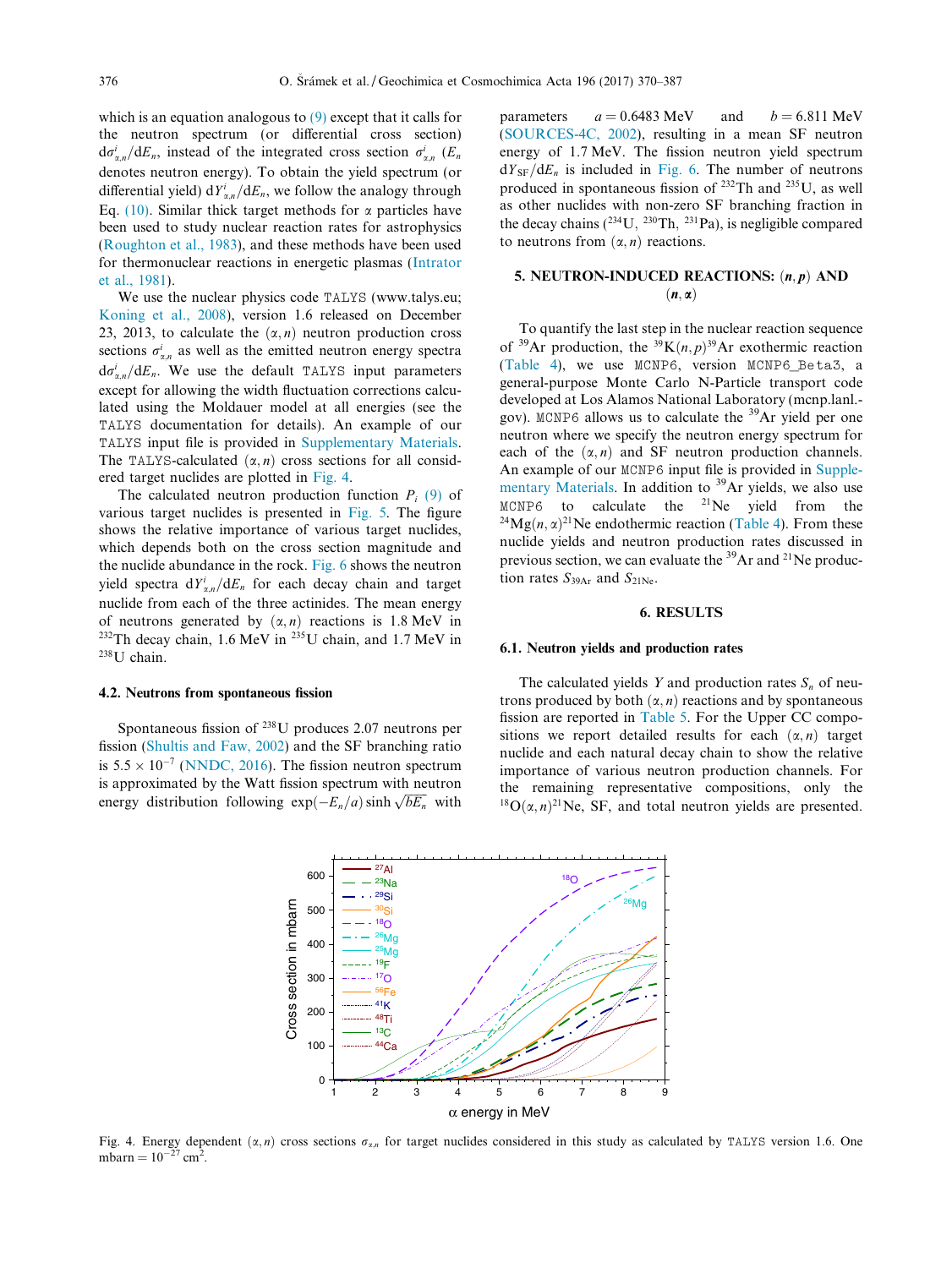<span id="page-7-0"></span>

Fig. 5. Thick target  $(\alpha, n)$  neutron production function P (i.e., neutron yield per one  $\alpha$  particle; Eq. [\(9\)](#page-5-0)) plotted against the initial  $\alpha$  energy for various target nuclides. Curves for the six most neutron producing targets are labeled and color-coded. Remaining targets plotted as thin black lines. The Upper CC rock composition is used. Different amplitudes for various target nuclides stem from the combined effect of elemental abundance, natural isotopic composition, and energy dependence of  $(\alpha, n)$  cross section. (For interpretation of the references to colour in this figure legend, the reader is referred to the web version of this article.)



Fig. 6.  $(\alpha, n)$  neutron yield spectra dY<sub>xn</sub>/dE<sub>n</sub> plotted against neutron energy for each decay chain and six most neutron producing targets. The fission neutron yield spectrum  $dY_{SF}/dE_n$  is also plotted (non-negligible only in <sup>238</sup>U decay). The Upper CC rock composition is used. Area below each curve integrates to the neutron yield  $Y_{\alpha,n}$  or  $Y_{\rm SF}$  (i.e., neutrons produced per decay of one atom of parent nuclide).

The maximum neutron yields are of the order of  $3 \times 10^{-6}$ neutrons per decay of 1 atom of long-lived radionuclide. With Upper CC composition, spontaneous fission is responsible for 11% of total neutrons produced; with other compositions the SF contribution ranges from 8% to 12%. Of  $(\alpha, n)$  target nuclides in Upper CC rocks, <sup>27</sup>Al produces the most neutrons at 32% of total, followed by  $23$ Na at 23%, <sup>29</sup>Si at 9.2%, <sup>30</sup>Si at 7.8%, <sup>18</sup>O at 7.0%, <sup>26</sup>Mg at 4.0% and 25Mg at 2.4%. These proportions obviously vary with composition, however, these seven target nuclides  $+ SF$  neutrons account for at least 96% of neutrons produced for all representative compositions we use. With the magnesium-rich DM composition, Mg nuclides alone account for 69% of neutrons. In terms of contributions of decay chains, with Upper CC composition 232Th accounts for 57% and 238U for 41% of neutrons produced. Again, exact proportions vary with composition but the trend,  $^{232}Th > ^{238}U \gg ^{235}U$ , holds.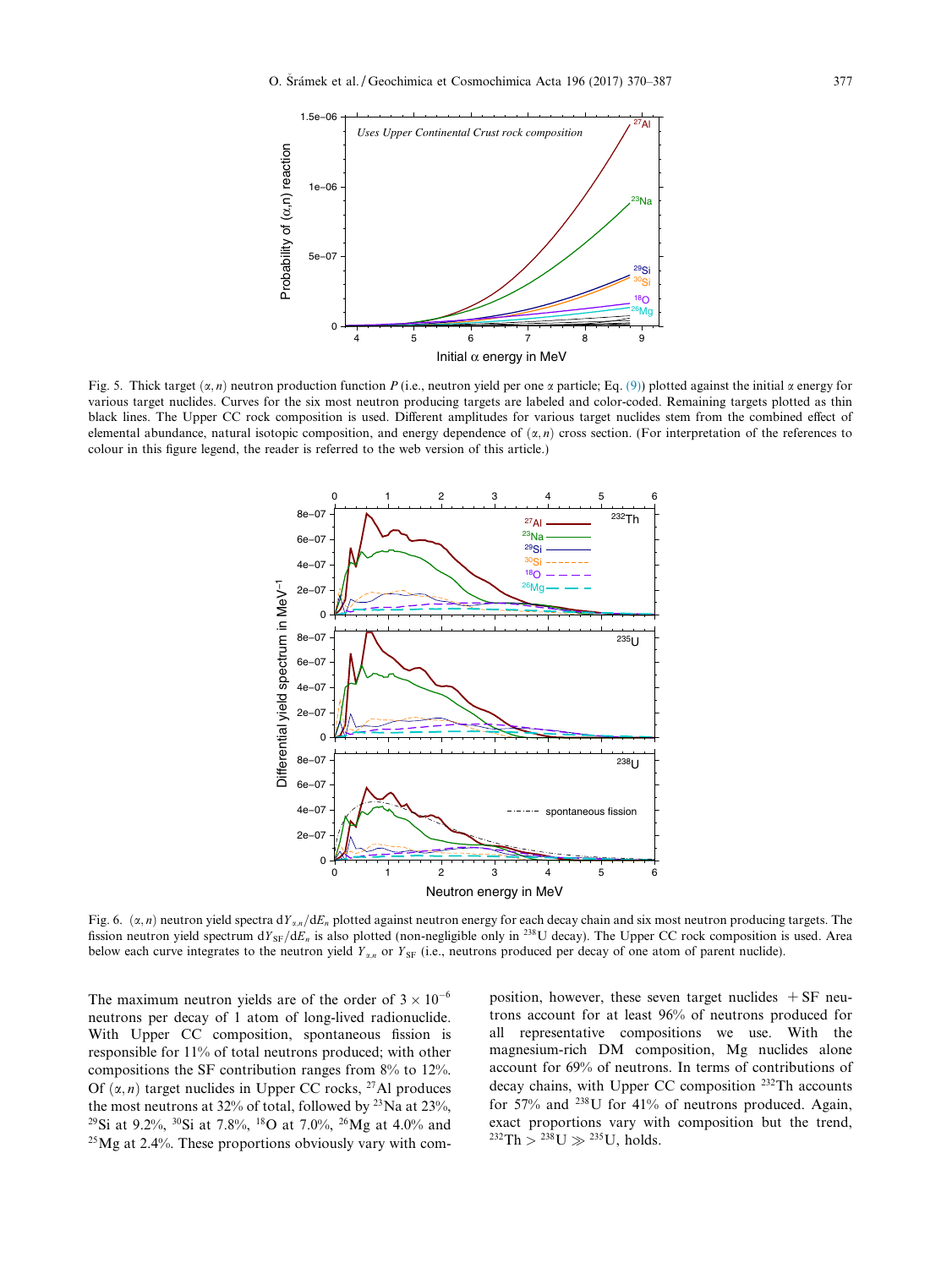<span id="page-8-0"></span>Calculated results for neutron yield Y, neutron production rate S<sub>n</sub>,<sup>39</sup>Ar production rate S<sub>39Ar</sub>, and <sup>21</sup>Ne production rate by  $(n, \alpha)$  reaction S<sub>21Ne</sub>. <sup>21</sup>Ne production rate by  $(\alpha, n)$  reaction is equal to neutron production rate with <sup>18</sup>O target. Detailed results—yields or rates from each neutron production channel in each decay chain—are reported for Upper CC rock composition. Only selected output is listed for other compositions. Neutron yields are given per decay of 1 atom of long-lived radionuclide. Production rates given per year per kilogram of rock.

|                     | Neutron yield $(Y)$            |              |             | Neutron production rate $(S_n)$ |         |         | <sup>39</sup> Ar production rate ( $S_{39Ar}$ ) |         |          | <sup>21</sup> Ne prod. rate by $(n, \alpha)$ $(S_{21Ne}^{n, \alpha})$ |         |        |         |         |        |
|---------------------|--------------------------------|--------------|-------------|---------------------------------|---------|---------|-------------------------------------------------|---------|----------|-----------------------------------------------------------------------|---------|--------|---------|---------|--------|
| Target              | 232Th                          | $235$ U      | $238$ U     | 232Th                           | $235$ U | $238$ U | Sum                                             | 232Th   | $235$ U  | $238$ U                                                               | Sum     | 232Th  | $235$ U | $238$ U | Sum    |
|                     | <b>Upper Continental Crust</b> |              |             |                                 |         |         |                                                 |         |          |                                                                       |         |        |         |         |        |
| $^{27}$ Al          | $1.69e - 6$                    | $1.48e - 6$  | $1.05e-6$   | 2265.0                          | 72.8    | 1107.0  | 3445.0                                          | 5.15    | 0.12     | 2.00                                                                  | 7.27    | 0.0016 | 0.0000  | 0.0000  | 0.0016 |
| $^{23}Na$           | $1.15e-6$                      | $1.07e-6$    | $7.66e - 7$ | 1547.0                          | 52.5    | 805.6   | 2405.0                                          | 2.99    | 0.07     | 1.22                                                                  | 4.27    | 0.0003 | 0.0000  | 0.0000  | 0.0003 |
| $^{29}$ Si          | $4.74e - 7$                    | $4.32e - 7$  | $3.13e - 7$ | 636.9                           | 21.2    | 328.7   | 986.9                                           | 2.42    | 0.08     | 1.26                                                                  | 3.77    | 0.0089 | 0.0000  | 0.0017  | 0.0107 |
| $30$ Si             | $4.09e - 7$                    | $3.50e - 7$  | $2.53e - 7$ | 549.2                           | 17.2    | 266.0   | 832.4                                           | 1.04    | 0.03     | 0.49                                                                  | 1.55    | 0.0001 | 0.0000  | 0.0000  | 0.0001 |
| $^{18}$ O           | $3.28e - 7$                    | $3.51e - 7$  | $2.80e - 7$ | 441.4                           | 17.2    | 294.2   | 752.8                                           | 2.30    | 0.09     | 1.41                                                                  | 3.80    | 0.0082 | 0.0001  | 0.0018  | 0.0100 |
| $^{26}\mathrm{Mg}$  | $2.01e - 7$                    | $1.99e - 7$  | $1.43e - 7$ | 270.0                           | 9.8     | 150.1   | 429.8                                           | 1.43    | 0.05     | 0.76                                                                  | 2.24    | 0.0131 | 0.0003  | 0.0051  | 0.0185 |
| $^{25}Mg$           | $1.18e - 7$                    | $1.19e - 7$  | $8.53e - 8$ | 158.1                           | 5.8     | 89.8    | 253.7                                           | 1.00    | 0.04     | 0.59                                                                  | 1.64    | 0.0544 | 0.0021  | 0.0304  | 0.0869 |
| $^{19}F$            | $6.95e - 8$                    | $7.18e - 8$  | $5.36e - 8$ | 93.4                            | 3.5     | 56.4    | 153.3                                           | 0.24    | 0.01     | 0.11                                                                  | 0.36    | 0.0001 | 0.0000  | 0.0000  | 0.0001 |
| $^{17}$ O           | $3.56e - 8$                    | $3.77e - 8$  | $3.04e - 8$ | 47.9                            | 1.8     | 31.9    | 81.6                                            | 0.27    | 0.01     | 0.17                                                                  | 0.46    | 0.0028 | 0.0001  | 0.0011  | 0.0039 |
| 56Fe                | $3.86e - 8$                    | $7.11e-9$    | $9.45e - 9$ | 51.9                            | 0.3     | 9.9     | 62.1                                            | 0.06    | 0.00     | 0.00                                                                  | 0.07    | 0.0000 | 0.0000  | 0.0000  | 0.0000 |
| ${}^{41}\mathrm{K}$ | $1.99e - 8$                    | $1.14e-8$    | $9.81e-9$   | 26.7                            | 0.6     | 10.3    | 37.6                                            | 0.06    | 0.00     | 0.02                                                                  | 0.08    | 0.0000 | 0.0000  | 0.0000  | 0.0000 |
| $48$ Ti             | $1.30e - 8$                    | $4.65e-9$    | $4.92e - 9$ | 17.5                            | $0.2\,$ | 5.2     | 22.9                                            | 0.06    | 0.00     | 0.01                                                                  | 0.07    | 0.0001 | 0.0000  | 0.0000  | 0.0001 |
| ${}^{13}C$          | $3.85e - 9$                    | $4.12e-9$    | $3.49e - 9$ | 5.2                             | 0.2     | 3.7     | 9.0                                             | 0.04    | 0.00     | 0.03                                                                  | 0.08    | 0.0034 | 0.0001  | 0.0023  | 0.0059 |
| $^{44}Ca$           | $5.97e - 9$                    | $3.14e-9$    | $2.82e - 9$ | 8.0                             | 0.2     | 3.0     | 11.2                                            | 0.02    | 0.00     | 0.01                                                                  | 0.03    | 0.0001 | 0.0000  | 0.0000  | 0.0001 |
| SF                  | $2.35e - 11$                   | $1.30e - 10$ | $1.14e-6$   | 0.0                             | 0.0     | 1198.0  | 1198.0                                          | 0.00    | 0.00     | 2.97                                                                  | 2.97    | 0.0000 | 0.0000  | 0.0211  | 0.0211 |
| Total               |                                |              |             | 6119                            | 203     | 4360    | 10 680                                          | 17.1    | 0.49     | 11.1                                                                  | 28.7    | 0.093  | 0.0027  | 0.064   | 0.159  |
|                     | Middle Continental Crust       |              |             |                                 |         |         |                                                 |         |          |                                                                       |         |        |         |         |        |
| $^{18}$ O           |                                |              |             | 268.2                           | 8.1     | 139.0   | 415.4                                           |         |          |                                                                       |         |        |         |         |        |
| SF                  |                                |              |             | 0.0                             | 0.0     | 576.6   | 576.7                                           |         |          |                                                                       |         |        |         |         |        |
|                     |                                |              |             |                                 | 100     | 2137    |                                                 |         |          |                                                                       |         |        |         |         |        |
| Total               |                                |              |             | 3876                            |         |         | 6114                                            | 9.1     | 0.21     | 4.6                                                                   | 13.9    | 0.108  | 0.0025  | 0.054   | 0.165  |
|                     | Lower Continental Crust        |              |             |                                 |         |         |                                                 |         |          |                                                                       |         |        |         |         |        |
| ${}^{18}{\rm O}$    |                                |              |             | 48.1                            | 1.2     | 20.8    | 70.1                                            |         |          |                                                                       |         |        |         |         |        |
| $\rm{SF}$           |                                |              |             | 0.0                             | $0.0\,$ | 88.7    | 88.7                                            |         |          |                                                                       |         |        |         |         |        |
| Total               |                                |              |             | 766                             | 17      | 347     | 1129                                            | 0.52    | 0.010    | 0.21                                                                  | 0.75    | 0.074  | 0.0015  | 0.029   | 0.104  |
|                     | <b>Bulk Oceanic Crust</b>      |              |             |                                 |         |         |                                                 |         |          |                                                                       |         |        |         |         |        |
| $^{18}$ O           |                                |              |             | 8.2                             | 0.4     | 7.1     | 15.8                                            |         |          |                                                                       |         |        |         |         |        |
| $\rm{SF}$           |                                |              |             | 0.0                             | $0.0\,$ | 31.1    | 31.1                                            |         |          |                                                                       |         |        |         |         |        |
| Total               |                                |              |             | 133                             | 5.8     | 121     | 260                                             | 0.0126  | 0.00051  | 0.0104                                                                | 0.0235  | 0.0253 | 0.0011  | 0.0189  | 0.0452 |
|                     | Depleted Upper Mantle          |              |             |                                 |         |         |                                                 |         |          |                                                                       |         |        |         |         |        |
| $^{18}$ O           |                                |              |             | 0.53                            | 0.03    | 0.47    | 1.03                                            |         |          |                                                                       |         |        |         |         |        |
| SF                  |                                |              |             | 0.00                            | 0.00    | 2.09    | 2.09                                            |         |          |                                                                       |         |        |         |         |        |
| Total               |                                |              |             | 11.4                            | 0.54    | 10.5    | 22.4                                            | 0.00014 | 0.000007 | 0.00011                                                               | 0.00026 | 0.0207 | 0.0010  | 0.0150  | 0.0366 |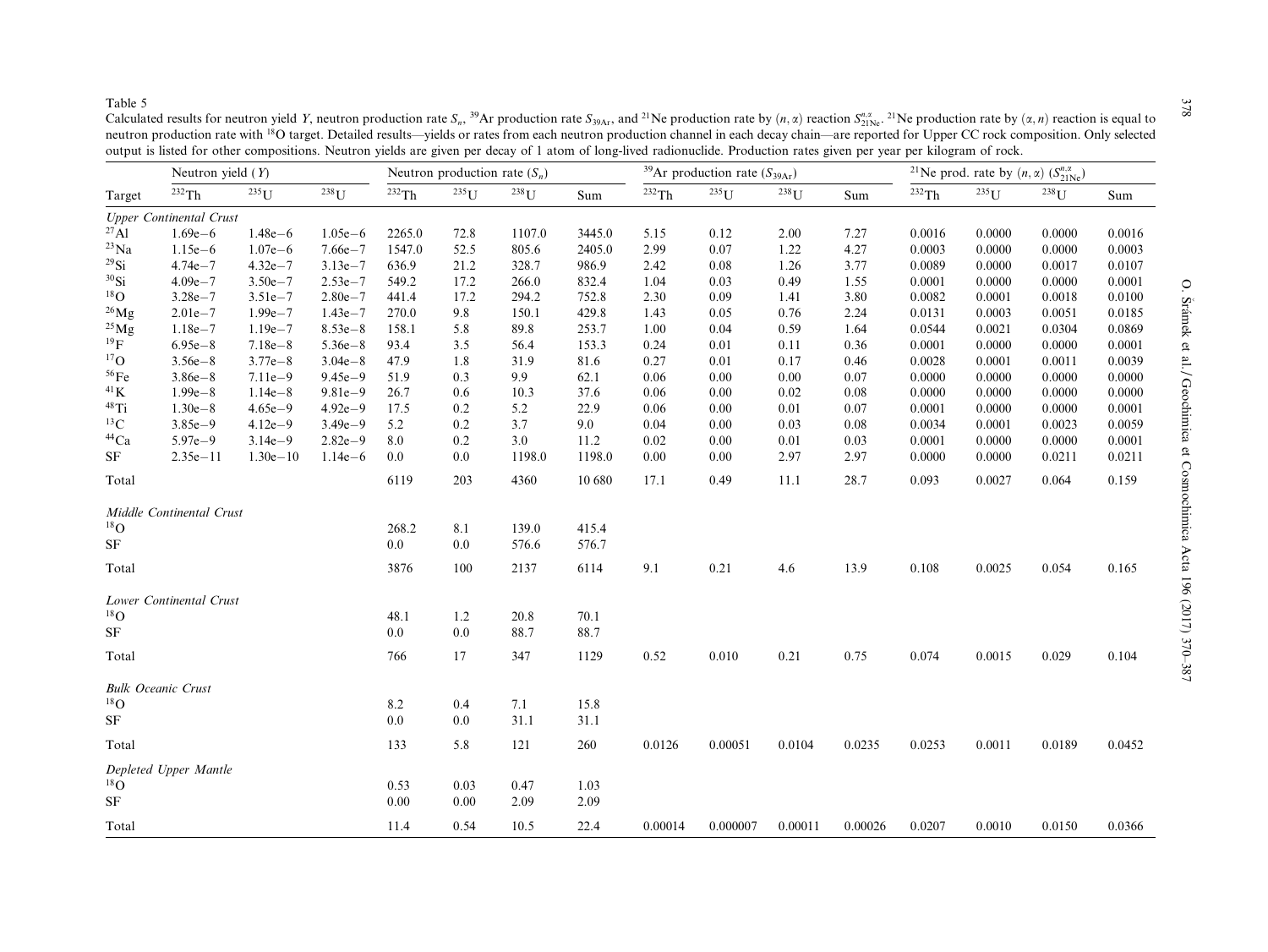# <span id="page-9-0"></span>6.2.  $39$ Ar and  $21$ Ne yields and production rates

The largest  $(n, p)$  and  $(n, \alpha)$  nuclide yields (per neutron per elemental weight fraction of reacting nuclide, i.e., K or Mg) are obtained with highest energy neutron spectra, coming from exothermic  $(\alpha, n)$  reactions with positive Q values. That is, from  $(\alpha, n)$  target nuclides <sup>13</sup>C, <sup>17</sup>O, <sup>26</sup>Mg, and in particular  $25$ Mg, which provides the highest energy neutrons. The maximum nuclide yields are of the order of 0.4 per neutron per weight fraction of K for  $39\text{Ar}$  and 0.05 per neutron per weight fraction of Mg for  $^{21}$ Ne. The production rates, per year per kilogram of rock, also factor in the relative importance of neutron production channels. Therefore, the seven most neutron producing nuclides  $(^{27}$ Al,  $^{23}$ Na,  $^{29}$ Si,  $^{30}$ Si,  $^{18}$ O,  $^{26}$ Mg,  $^{25}$ Mg) and SF are also responsible for most of 39Ar production. Neon-21 production by  $(n, \alpha)$  is dominated by  $(\alpha, n)$  neutrons from <sup>25</sup>Mg  $(55-81\%$  of <sup>21</sup>Ne produced depending on chosen composition). The results for  $39\text{Ar}$  and  $21\text{Ne}$  production rates are reported in [Table 5](#page-8-0).

Table 6 summarizes the subsurface production of  $\alpha$  particles, neutrons,  $^{21}$ Ne, and  $^{39}$ Ar. Depending on selected rock composition, on the order of  $10^{7}$ – $10^{10}$   $\alpha$  particles are produced in one kilogram of rock per year. The number of neutrons produced is lower by  $\sim$  6 orders of magnitude, <sup>21</sup>Ne production rate drops by an additional factor of 15–20, and production rate of <sup>39</sup>Ar decreases by at least another order of magnitude. In Table 6 we include production rates of  ${}^{4}$ He,  ${}^{21}$ Ne, and  ${}^{39}$ Ar in units of cm<sup>3</sup> STP per year per gram of rock, in order to facilitate easier comparison of our results to previous work.

### 6.3. Coefficients for plug-in formulæ

In [Table 7](#page-10-0) we provide coefficients  $\gamma$  that one can use to calculate subsurface neutron production,  $^{21}$ Ne production by  $(\alpha, n)$  and nucleonic <sup>39</sup>Ar production in a rock of arbitrary composition. The word ''arbitrary" should be qualified with ''while close enough to a natural rock composition". To indicate what ''close enough" means, let us state that while the provided coefficients are based on a calculation with Upper CC composition, the empirical formulas yield a result within 1% of the actual value for all rock compositions we use here (Upper, Middle, and Lower CC, Bulk OC, Depleted Upper Mantle). The one exception is <sup>39</sup>Ar production evaluation for DM composition, where the Upper CC coefficients overestimate 39Ar by 8%.

As an example, we use these coefficients to evaluate the neutron and <sup>39</sup>Ar production rate in the <sup>18</sup>O  $(\alpha, n)$  target nuclide channel with  $\alpha$  particles from <sup>238</sup>U decay chain in a rock with Upper CC composition. The appropriate neutron production coefficient  $\chi_n$ <sup>(18</sup>O<sub>2</sub>, 238<sub>U</sub>) in [Table 7](#page-10-0) is  $2.27 \times 10^8$  and the neutron production rate is evaluated, using elemental abundances from [Table 1](#page-3-0), as

$$
S_n = \chi_n({}^{18}O, {}^{238}U) \times A_0 \times A_U
$$
  
= 2.27 × 10<sup>8</sup> × 0.480 × 2.7 × 10<sup>-6</sup>  
= 294 neutrons/(year kg-rock), (12)

which, as a consistency check, agrees with the rate reported in [Table 5.](#page-8-0) With 18O target, the neutron production rate is equal to the <sup>21</sup>Ne production rate by  $(\alpha, n)$ . The <sup>39</sup>Ar production coefficient  $\chi_{39\text{Ar}}(^{18}\text{O},^{238}\text{U})$  in [Table 7](#page-10-0) is  $4.68 \times 10^7$ and the 39Ar production rate is evaluated as

$$
S_{39Ar} = \chi_{39Ar}({}^{18}O, {}^{238}U) \times A_0 \times A_U \times A_K
$$
  
= 4.68 × 10<sup>7</sup> × 0.480 × 2.7 × 10<sup>-6</sup> × 0.0232 (13)  
= 1.41 atoms/(year kg-rock), (13)

which again agrees with [Table 5](#page-8-0) result. A Python script which performs the evaluations (12) and (13) is provided via tinyurl.com/argon39.

# 6.4. Uncertainty in the calculation

Estimates of rock composition generally carry large uncertainty, especially as one aims to infer the chemistry of the deep Earth (for example, the amount of heatproducing elements K, Th, and U in the Earth is only agreed upon up to a factor of a few; e.g., [McDonough](#page-16-0) and Šrámek, 2014). Still, it is worthwhile to estimate the uncertainty of neutron, <sup>21</sup>Ne and <sup>39</sup>Ar production, assuming source rock composition is known. The additional uncertainty arises from uncertainties in the nuclear physics models we employ and their underlying data sets, i.e., the evaluation of stopping power (SRIM), neutron production cross sections (TALYS), and neutron interactions (MCNP6).

Half-lives of  $\alpha$ -decaying nuclides, branching ratios,  $\alpha$ energy levels, and  $\alpha$  intensities have small uncertainties [\(NNDC, 2016](#page-16-0)); some uncertainties are listed in [Table 2](#page-4-0). We estimate the overall uncertainty of calculating  $\alpha$  particle production to be below 1%.

Summary of production rates of <sup>4</sup>He, neutrons, <sup>21</sup>Ne, and <sup>39</sup>Ar in units of both the number of atoms or neutrons per year per kilogram of rock and cm3 STP per year per gram of rock. Compositional estimates are described in [Table 1](#page-3-0).

| Composition                    |                       | # of atoms (neutrons) $yr^{-1}$ kg <sup>-1</sup> |            | $\text{cm}^3$ STP yr <sup>-1</sup> g <sup>-1</sup> |                        |                        |                        |
|--------------------------------|-----------------------|--------------------------------------------------|------------|----------------------------------------------------|------------------------|------------------------|------------------------|
|                                | $4$ He                | neutrons                                         | $^{21}$ Ne | 39Ar                                               | $4$ He                 | $^{21}$ Ne             | 39Ar                   |
| <b>Upper Continental Crust</b> | $1.64 \times 10^{10}$ | 10.680                                           | 753        | 28.7                                               | $6.20 \times 10^{-13}$ | $2.84 \times 10^{-20}$ | $1.08 \times 10^{-21}$ |
| Middle Continental Crust       | $8.98 \times 10^{9}$  | 6114                                             | 416        | 13.9                                               | $3.39 \times 10^{-13}$ | $1.57 \times 10^{-20}$ | $5.25 \times 10^{-22}$ |
| Lower Continental Crust        | $1.53 \times 10^{9}$  | 1129                                             | 70.2       | 0.749                                              | $5.79 \times 10^{-14}$ | $2.65 \times 10^{-21}$ | $2.82 \times 10^{-23}$ |
| <b>Bulk Continental Crust</b>  | $9.43 \times 10^{9}$  | 6253                                             | 433        | 15.3                                               | $3.56 \times 10^{-13}$ | $1.63 \times 10^{-20}$ | $5.75 \times 10^{-22}$ |
| <b>Bulk Oceanic Crust</b>      | $3.79 \times 10^{8}$  | 260                                              | 15.8       | 0.0235                                             | $1.43 \times 10^{-14}$ | $5.96 \times 10^{-22}$ | $8.87 \times 10^{-25}$ |
| Depleted Upper Mantle          | $2.51 \times 10^{7}$  | 22.4                                             | 1.06       | 0.000257                                           | $9.49 \times 10^{-16}$ | $4.01 \times 10^{-23}$ | $9.68 \times 10^{-27}$ |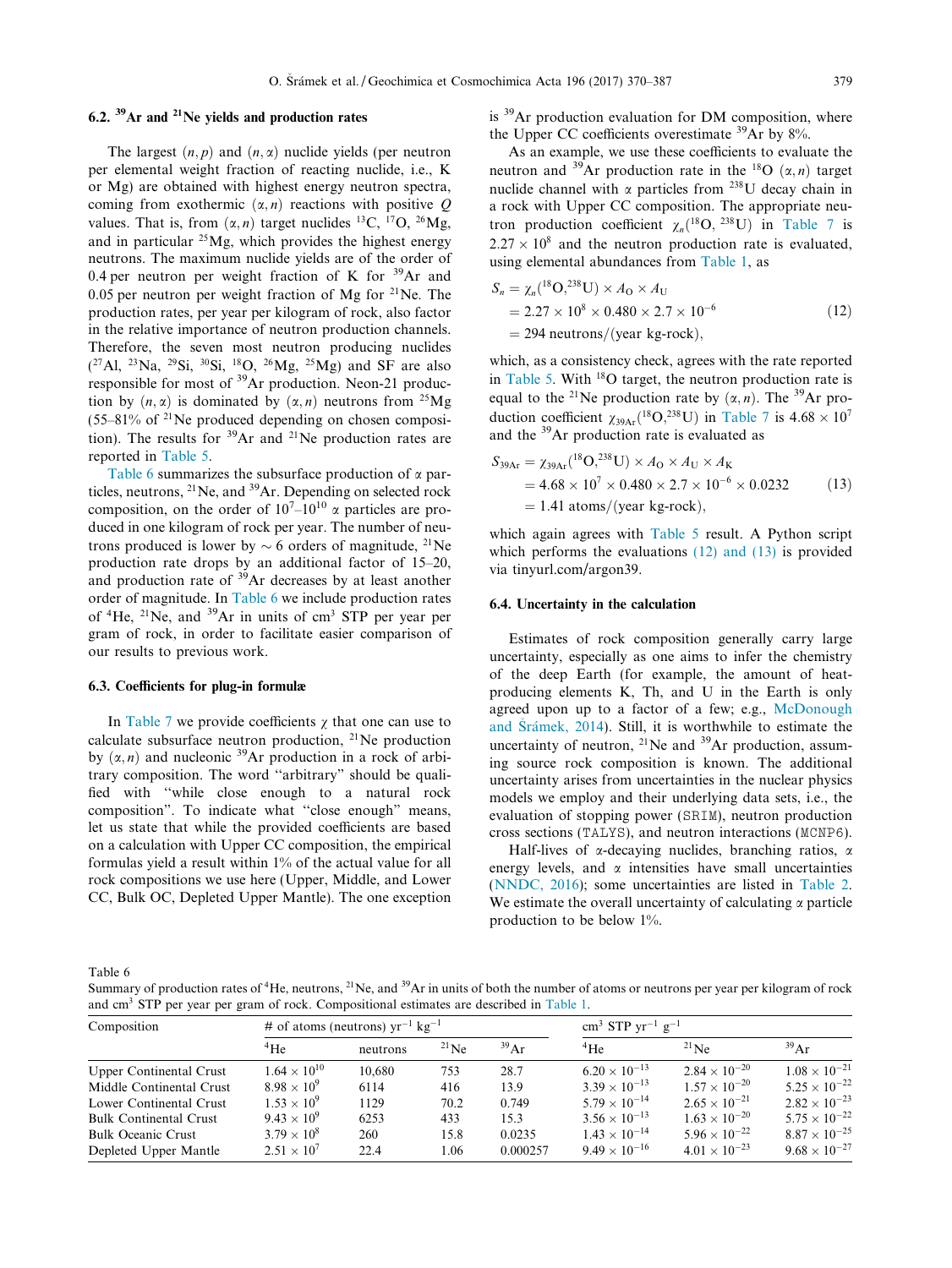<span id="page-10-0"></span>

Coefficients for evaluation of neutron production (columns 3–5) and  $^{39}Ar$  production (columns 6–8) for arbitrary composition. Second column and third row indicate the elements whose abundances  $(A$  as weight fractions) cross-multiply a particular coefficient. Neutron production coefficients in units of ''neutrons per year per kg-rock per wt-frac-target-elem per wt-frac–chain-parent-elem". Argon-39 production coefficients in units of "<sup>39</sup>Ar atoms per year per kg-rock per wt-frac-target-elem per wt-frac-chain-parent-elem per K-wt-frac". See Section [6.3](#page-9-0) for examples.

|                      |                  |              | Neutron production   |                      |             | <sup>39</sup> Ar production |                      |  |  |
|----------------------|------------------|--------------|----------------------|----------------------|-------------|-----------------------------|----------------------|--|--|
|                      | Chain            | 232Th        | $235$ <sup>I</sup> J | $238$ <sup>I</sup> J | 232Th       | $235$ <sup>I</sup> J        | $238$ <sup>I</sup> J |  |  |
| $(\alpha, n)$ target | $\boldsymbol{A}$ | Th           | U                    | U                    | Th          | U                           | U                    |  |  |
| $^{27}$ Al           | A <sub>1</sub>   | $2.65e+9$    | $3.31e + 8$          | $5.03e+9$            | $2.59e + 8$ | $2.36e + 7$                 | $3.92e + 8$          |  |  |
| $^{23}Na$            | Na               | $6.07e + 9$  | $8.02e + 8$          | $1.23e+10$           | $5.04e + 8$ | $4.46e + 7$                 | $8.02e + 8$          |  |  |
| $^{29}$ Si           | Si               | $1.95e + 8$  | $2.53e+7$            | $3.91e + 8$          | $3.19e + 7$ | $4.05e + 6$                 | $6.46e + 7$          |  |  |
| $30$ Si              | Si               | $1.68e + 8$  | $2.05e + 7$          | $3.17e + 8$          | $1.37e + 7$ | $1.35e + 6$                 | $2.51e + 7$          |  |  |
| $^{18}$ O            | $\Omega$         | $8.77e + 7$  | $1.33e+7$            | $2.27e + 8$          | $1.97e + 7$ | $2.89e + 6$                 | $4.68e + 7$          |  |  |
| $^{26}Mg$            | Mg               | $1.72e+9$    | $2.41e + 8$          | $3.72e + 9$          | $3.92e + 8$ | $5.43e + 7$                 | $8.13e + 8$          |  |  |
| $^{25}$ Mg           | Mg               | $1.01e+9$    | $1.44e + 8$          | $2.22e+9$            | $2.75e + 8$ | $4.04e + 7$                 | $6.33e + 8$          |  |  |
| $^{19}F$             | F                | $1.60e + 10$ | $2.34e+9$            | $3.75e + 10$         | $1.78e+9$   | $2.06e + 8$                 | $3.17e+9$            |  |  |
| $^{17}$ O            | $\Omega$         | $9.50e + 6$  | $1.43e + 6$          | $2.47e + 7$          | $2.34e + 6$ | $3.39e + 5$                 | $5.70e + 6$          |  |  |
| 56Fe                 | Fe               | $1.28e + 8$  | $3.35e + 6$          | $9.55e + 7$          | $6.81e + 6$ | $2.53e+4$                   | $1.62e + 6$          |  |  |
| 41K                  | K                | $1.10e + 8$  | $8.92e + 6$          | $1.64e + 8$          | $1.06e + 7$ | $4.72e + 5$                 | $1.22e + 7$          |  |  |
| $48$ Ti              | Ti               | $4.35e + 8$  | $2.20e + 7$          | $5.00e + 8$          | $5.88e + 7$ | $2.29e + 6$                 | $5.89e + 7$          |  |  |
| $^{13}$ C            | C                | $3.61e + 8$  | $5.48e + 7$          | $9.96e + 8$          | $1.31e + 8$ | $2.10e+7$                   | $4.02e + 8$          |  |  |
| $^{44}Ca$            | Ca               | $2.98e + 7$  | $2.22e + 6$          | $4.29e+7$            | $3.96e + 6$ | $2.13e+5$                   | $4.80e + 6$          |  |  |
| <b>SF</b>            |                  | $3.01e + 3$  | $2.37e+3$            | $4.44e + 8$          | $2.88e + 2$ | $3.09e + 2$                 | $4.73e+7$            |  |  |

[Ziegler et al. \(2010\)](#page-17-0) report the accuracy of SRIM stopping power calculations when compared to experimental data, which is 3.5% for stopping of  $\alpha$  particles. Since these stopping powers are vital to implementation technologies in the semiconductor industry, these values and uncertainty can be used with confidence.

Estimation of  $(\alpha, n)$  and  $(n, p)$  cross section uncertainties are challenging. Neutron reactions on common elements in the few MeV energy range are important to many applications for fission reactors. Therefore one might expect data, models, and codes to have quite small uncertainties. Various nuclear data libraries exist, such as the ENDF/B-VII library (www.nndc.bnl.gov/endf) used by MCNP6, which provide nuclear cross section data. The ''evaluated nuclear data" come from assessment of experimental data combined with nuclear theory modeling. The evaluated library datasets come with no uncertainty estimate, however. Often large differences exist between cross sections from various libraries and without provided uncertainties, any rigorous comparison is impossible. Various experimental datasets are available, some of which include uncertainty estimate. However, some experimental data are at odds with cross sections from nuclear data libraries.

Given this unfortunate situation, we adopt the following strategy for estimating cross section uncertainty. Cross sections used in this study are compared to experimental data available via the EXFOR database at www-nds.iaea.org/ exfor. We integrate each cross section over energy up to a certain upper energy bound and calculate the relative difference between the integrated data sets. We use this difference as a measure of the cross section uncertainty  $(1\sigma)$ .

Clearly, this method of uncertainty estimation is not satisfying. However, given the lack of rigorous uncertainty estimates provided by existing data libraries, the variability in the cross section data gives us at least some estimate of

uncertainty. [Koning and Rochman \(2012\)](#page-16-0) describe the method of rigorous uncertainty estimation in TALYS nuclear data evaluations which consists of a Monte Carlo approach to propagation of uncertainty in various nuclear model parameters. Unfortunately, the available versions of TENDL (TALYS-based evaluated nuclear data library) do not include the uncertainty in  $(\alpha, n)$  cross section and angular distribution.

In the case of  $(\alpha, n)$  reactions, we integrate TALYScalculated cross sections, used in this study, and the available experimental dataset (using linear interpolation between the data points) up to  $6$  MeV (mean  $\alpha$  energy in the 232Th chain). The relative difference between the integrals is taken as  $1\sigma$  uncertainty estimate. In the case of the <sup>39</sup>K $(n, p)$  reaction, the cross section from ENDF/B-VII.0 library used by MCNP6 and an experimental dataset are integrated up to 3 MeV (above which the neutron energy spectrum is negligible). Again, the resulting relative difference is adopted as  $1\sigma$  uncertainty.

[Table 8](#page-11-0) lists the various contributors to the calculation uncertainty. We considered the seven most important  $(\alpha, n)$  target nuclides, together with spontaneous fission accounting for >96% of neutron production. Experimental data from [Flynn et al. \(1978\)](#page-15-0) (EXFOR entires A0509005, A0509007, A0509008) were used for <sup>27</sup>Al, <sup>29</sup>Si and <sup>30</sup>Si; ([Norman et al. \(1982\)](#page-16-0)) (C0731001) data for 23Na; combined ([Bair and Willard \(1962\)](#page-15-0)) (P0120002) and ([Hansen et al.](#page-15-0) [\(1967\)\)](#page-15-0) (P0116003) data for <sup>18</sup>O. In the case of <sup>25</sup>Mg and 26Mg where no experimental data are available in the EXFOR database, we arbitrarily set the uncertainty at 10%. The experimental <sup>39</sup>K $(n, p)$  cross section dataset is constructed from [Johnson et al. \(1967\)](#page-16-0) and [Bass et al.](#page-15-0) [\(1964\)](#page-15-0) experimental data. [Nolte et al. \(2006\)](#page-16-0) report a non-zero  $39K(n, p)^{39}$ Ar cross section in the epithermal energy range. However, the cross section is smaller by at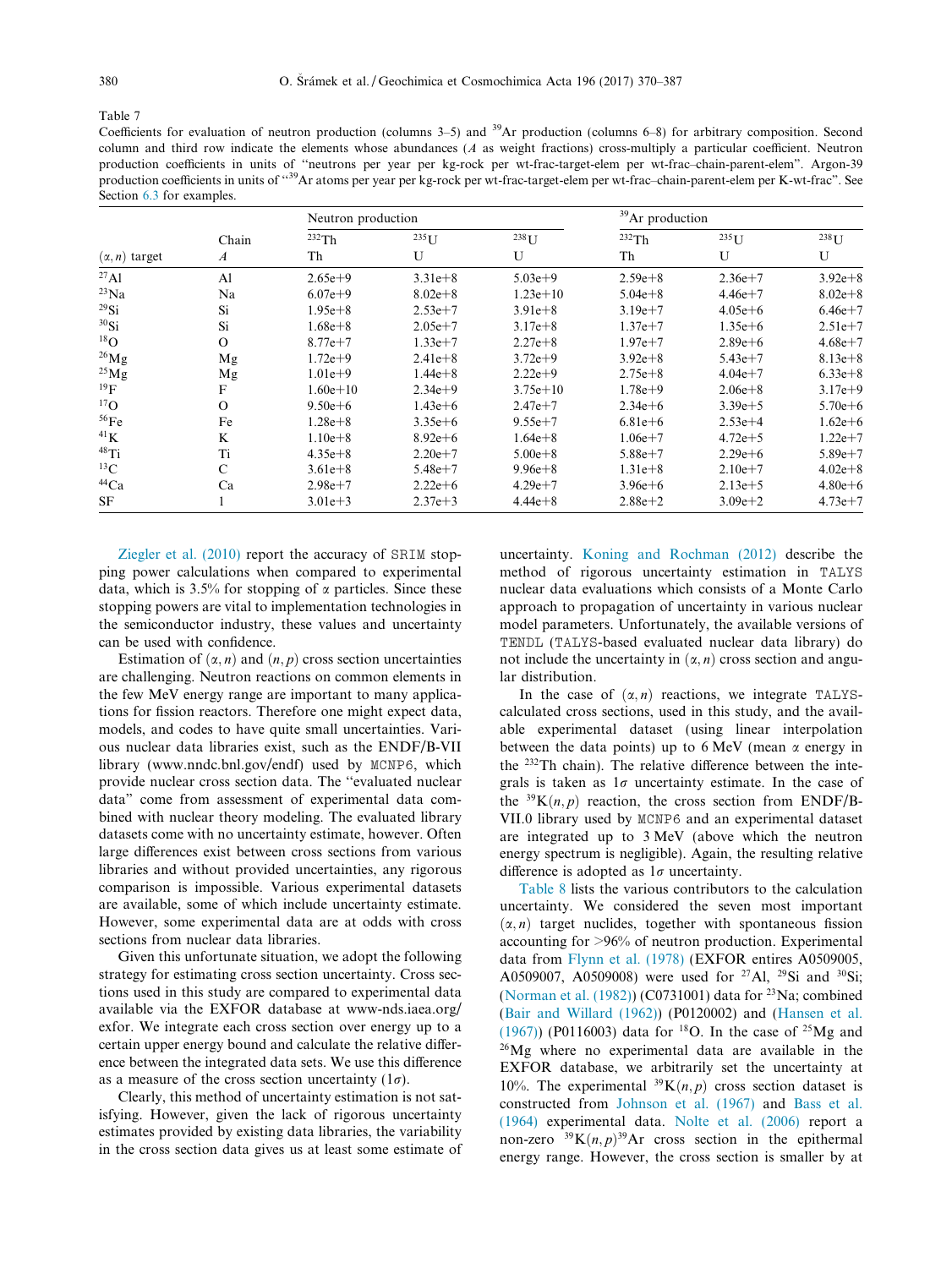|                                                       | Uncert. est.   | Neutron    | 39Ar         |
|-------------------------------------------------------|----------------|------------|--------------|
|                                                       | $\frac{0}{0}$  | % contrib. | $%$ contrib. |
| Decay data, $\alpha$ production                       | < 1            |            |              |
| Stopping power                                        | 3.5            |            |              |
| <sup>27</sup> Al( $\alpha$ , <i>n</i> ) cross section | 36             | 32         | 25           |
| <sup>23</sup> Na( $\alpha$ , <i>n</i> ) cross section | 7.7            | 23         | 15           |
| <sup>29</sup> Si( $\alpha$ , <i>n</i> ) cross section | 7.3            | 9.2        | 13           |
| $30$ Si( $\alpha$ , <i>n</i> ) cross section          | 20             | 7.8        | 5.4          |
| <sup>18</sup> $O(\alpha, n)$ cross section            | 17             | 7.0        | 13           |
| <sup>26</sup> Mg( $\alpha$ , <i>n</i> ) cross section | $10^{\dagger}$ | 4.0        | 7.8          |
| <sup>25</sup> Mg( $\alpha$ , <i>n</i> ) cross section | $10^{\dagger}$ | 2.4        | 5.7          |
| Spontaneous fission                                   |                | 11         | 10           |
| Overall $(\alpha, n)$ , neutron production            | 12             |            |              |
| Overall $(\alpha, n)$ , <sup>39</sup> Ar production   | 10             |            |              |
| $39K(n, p)$ cross section                             | 28             |            |              |
| Neutron production calculation                        | 13             |            |              |
| $^{21}$ Ne production calculation                     | 17             |            |              |
| <sup>39</sup> Ar production calculation               | 30             |            |              |

<span id="page-11-0"></span>Estimate of calculation uncertainty and its various contributions, assuming chemical composition is known precisely. Contribution of the specific  $(\alpha, n)$  channel and spontaneous fission to neutron and <sup>39</sup>Ar production is shown in columns 3 and 4. Calculated with Upper CC composition. <sup>T</sup>No experimental data available, uncertainty was arbitrarily set at 10%.

least 4 orders of magnitude compared to values for fast  $(\sim)$  MeV) neutrons, and thus will contribute negligibly to the <sup>39</sup>Ar production. Plots of cross sections for visual inspection can be found in [Supplementary Materials.](#page-15-0)

The uncertainty of the neutron propagation calculation is represented solely by the  ${}^{39}K(n,p)$  cross section uncertainty, which is an oversimplification. Strictly speaking, one should consider the uncertainty in cross sections of all reactions that the neutron can participate in. Such complete treatment is beyond this study's scope. However,  $39K(n, p)$  has the largest of all  $(n, p)$  cross sections [\(Khuukhenkhuu et al., 2011](#page-16-0)), which justifies our simple approach. The N-particle simulations performed by MCNP6 also introduce a statistical uncertainty. Argon-39 yield tallies are repeated until the statistical uncertainty is below 0.5%, therefore negligible compared to systematic uncertainty. Statistical uncertainty of  $2^{1}$ Ne tallies are as high as several tens of percent in some cases. However, as we show, the contribution of <sup>24</sup>Mg $(n, \alpha)^{21}$ Ne production is negligible relative to  ${}^{18}O(\alpha, n)^{21}$ Ne in rocks.

The overall uncertainty of <sup>39</sup>Ar production is calculated using standard error propagation rules following this symbolic formula for  $39$ Ar production rate evaluation,

[39Ar production] = 
$$
[\alpha \text{ decay}]
$$
  
\n $\times [\text{stopping power}]^{-1} \left\{ \sum_{\text{target}} [(\alpha, n) \text{ reaction}] \right\}$   
\n $\times [39 \text{K}(n, p) \text{ reaction}],$  (14)

where each term in [brackets] carries its own uncertainty and these uncertainties are considered independent. Evaluation of neutron and  $2^{1}$ Ne production uncertainty is modified accordingly. We evaluate the overall uncertainty of both the neutron production calculation and  $21$ Ne production calculation at <20%; the uncertainty estimate of  $39\text{Ar}$ 

production is 30% (Table 8). We used the composition of Upper Continental Crust in the uncertainty estimation. The choice of elemental composition is reflected in the relative importance of various neutron production channels which somewhat changes the overall uncertainty with composition. These uncertainty estimates do not include the uncertainty in rock composition. To our knowledge, this is the first attempt at consistent uncertainty estimation of the 39Ar nucleonic production rate. [Yokochi et al. \(2014\)](#page-17-0) state a 50% uncertainty of their  $39$ Ar production calculations, however, no reasoning is offered to justify their estimate.

Our calculation assumes a homogeneous elemental distribution in the rock. This is a good assumption for the Earth's mantle. In the crust, however, the presence of accessory mineral phases introduces a heterogeneity in distribution of some elements on the grain size scale, typically a few hundred  $\mu$ m and particularly so for K, Th & U. In the Continental Crust the distribution of Th & U is heavily controlled by accessory phases [\(Bea, 1996](#page-15-0)). Given the mean free path of a MeV neutron in the rock, a few centimeters, the geometric effect of this heterogeneity on neutron propagation is insignificant. However, as the range of a natural  $\alpha$ particle is only few tens of microns, this heterogeneity may change the neutron production both in terms of rate and energy content, depending on how various  $(\alpha, n)$  target nuclides are spatially distributed within the mineral phases (see [Figs. 5 and 6\)](#page-7-0). This would in turn affect the neutron induced reaction yields of <sup>39</sup>Ar and <sup>21</sup>Ne. [Martel et al.](#page-16-0) [\(1990\)](#page-16-0) developed a simple geometric model of spherical accessory phase inclusion in host rock and quantified their effect on neutron yields relative to uniform distribution of elements. In the limit of grain size exceeding the most energetic  $\alpha$  particle range (25  $\mu$ m), they find that presence of uraninite and monazite inclusions (deficient in the important light element  $(\alpha, n)$  targets Al, Na, Si, O) in biotite decreases the neutron production by a factor of 5. The neu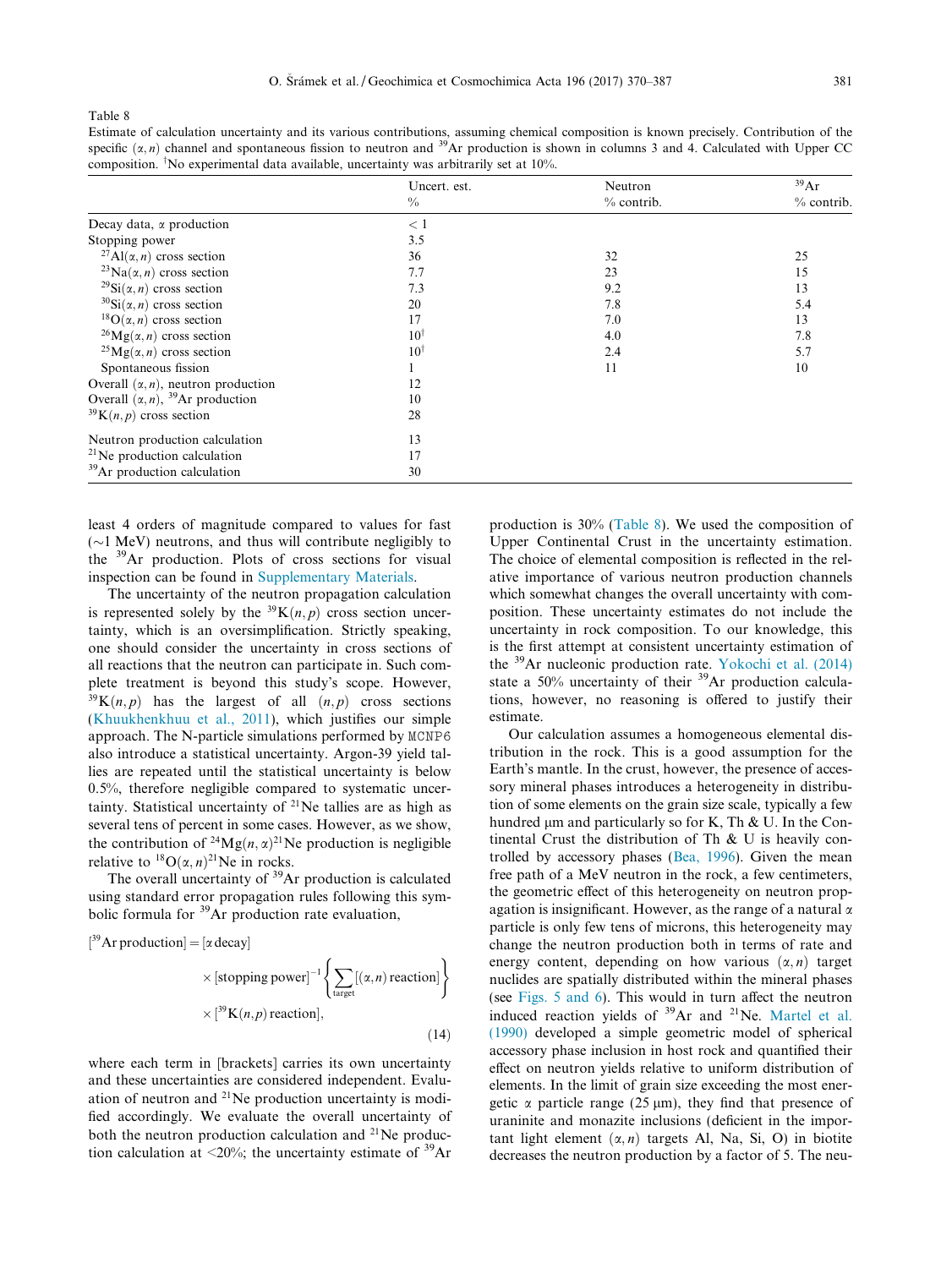<span id="page-12-0"></span>tron and subsequently 39Ar production clearly depends strongly on petrography.

# 7. DISCUSSION

# 7.1. Comparison to previous results

We provide a comparison of nucleogenic production rates of neutrons,  $^{21}$ Ne, and  $^{39}$ Ar calculated in this study to select recent evaluations ([Yatsevich and Honda, 1997;](#page-17-0) [Leya and Wieler, 1999; Mei et al., 2010; Yokochi et al.,](#page-17-0) [2012; Yokochi et al., 2014](#page-17-0)). Similar calculations were previously performed by [Fabryka-Martin \(1988\), Andrews et al.](#page-15-0) [\(1989\), Andrews et al. \(1991\), Lehmann et al. \(1993\) and](#page-15-0) [Lehmann and Purtschert \(1997\)](#page-15-0).

[Mei et al. \(2010\)](#page-16-0) calculated rates of  $39$ Ar production for one representative granitic rock composition. We assume that their reported Th and U abundance values were erroneously interchanged in their manuscript, as we are not aware of any granites where Th to U ratio is <1. Using their corrected elemental composition, we calculate a neutron production rate at  $5400 \pm 700$  neutrons/(kg yr), which is identical to the result of 5500 neutrons/(kg yr) calculated by [Mei et al. \(2009\).](#page-16-0) The agreement is expected as both [Mei et al. \(2009\)](#page-16-0) and our calculation use  $(\alpha, n)$  cross section inputs from TALYS. Mei et al.  $(2010)$  then estimate the <sup>39</sup>Ar production rate to be 7 atoms per kg of rock per year. Our calculation gives  $16 \pm 5$  atoms/(kg yr). The factor of two discrepancy stems from different methods of calculating the <sup>39</sup>K $(n, p)$ <sup>39</sup>Ar reaction yields. [Mei et al. \(2010\)](#page-16-0) estimate the 39Ar production rate as proportional to the ratio of  $39K(n, p)^{39}$ Ar cross section to total neutron absorption cross section. It is not obvious whether—and how—[Mei](#page-16-0) [et al. \(2010\)](#page-16-0) account for the energy spectrum on the neutrons generated by  $(\alpha, n)$  reactions and spontaneous fission. In this work, we use MCNP6 which calculates large numbers of histories of neutrons distributed along a calculated energy spectrum and accounts for all the possible interactions in the material of given composition. Of course, all these models assume, perhaps incorrectly, a uniform distribution of elements.

[Yokochi et al. \(2012\)](#page-17-0) calculated nucleogenic <sup>39</sup>Ar production for a few representative compositions using a "modified version of SLOWN2 code". With their Continental Crust composition with 2.0% K, 5.0 ppm Th and 1.5 ppm U, their calculated production rate is 0.065 39Ar atoms/cm<sup>3</sup> yr) which, assuming rock density 2.7 g cm<sup>-3</sup>, translates to 24 atoms/(kg yr). When we rescale our result for Middle CC composition which is the closest in K, Th, U abundance to their K, Th, U, assuming other elemental abundances unchanged, we arrive at  $13 \pm 4$  atoms/(kg yr), another factor of two difference in results, in the other direction.

[Yokochi et al. \(2013\)](#page-17-0) calculated the <sup>39</sup>Ar production rate for two specific rock compositions. Their rates were 4–6 times above our calculations, in addition to showing some obvious inconsistencies (a lower 39Ar production rate for a composition richer in K, Th, U). Following  $\tilde{S}$ rámek [et al. \(2013\)](#page-16-0) and subsequent discussion, [Yokochi et al.](#page-17-0) [\(2014\)](#page-17-0) updated their result for ''Lava Creek Tuff" rock composition to  $120 \pm 60$  atoms/(kg yr). Our calculation with their K, Th, U input abundances yields 140  $\pm$  40 atoms/(kg yr). Their SLOWN2 code calculation assumes mono-energetic neutrons at 2 MeV while our calculation accounts for the actual neutron energy spectrum. When we assume all  $(\alpha, n)$  and SF neutrons are produced with an initial energy of 2 MeV (while keeping the neutron yields unchanged), we observe a  $35\%$  decrease in the  $39\text{Ar}$ production rate. [Yokochi et al.'s \(2014\)](#page-17-0) result falls in between our calculation with the full neutron spectra ([Fig. 6](#page-7-0)) and our calculation with 2 MeV neutrons, and within the large uncertainty agrees with our result.

Table 9 breaks down <sup>21</sup>Ne production into the <sup>18</sup>O( $\alpha$ , *n*) and <sup>24</sup>Mg $(n, \alpha)$  channels. The neutron induced <sup>21</sup>Ne production is negligible for crustal compositions and only contributes 3.4% to 21Ne produced in a Depleted Upper Mantle rock. We calculate the nucleogenic  $21Ne/4He$  production ratio at  $(4.6 \pm 0.6) \times 10^{-8}$  in Continental Crust and at  $(4.2 \pm 0.5) \times 10^{-8}$  in Oceanic Crust and Depleted Mantle. Within uncertainty, our result agrees with [Yatsevich and Honda \(1997\)](#page-17-0) who calculated the  $^{21}Ne/^{4}He$ production ratio at  $4.5 \times 10^{-8}$ . Their optimistic uncertainty of  $\leq$ 5% comes from the small uncertainty (2%) adopted for the  $(\alpha, n)$  yield in their analysis. Using chemical abundances for the ''crust" and ''mantle" compositions of [Mason and](#page-16-0) [Moore \(1982\)](#page-16-0), which were the input concentrations in both [Yatsevich and Honda \(1997\)](#page-17-0) and [Leya and Wieler \(1999\)](#page-16-0) studies, we calculate <sup>21</sup>Ne production rates of (469)  $\pm$  78 atoms/(kg yr) ((1.77  $\pm$  0.29) $\times$ 10<sup>-20</sup> cm<sup>3</sup> STP/(g yr)) for the crust and  $4.4 \pm 0.7$  atoms/(kg yr) ((1.67  $\pm$  0.28)  $\times$  $10^{-22}$  cm<sup>3</sup> STP/(g yr)) for the mantle. Our results lie in between the lower rates of [Leya and Wieler \(1999\)](#page-16-0) and the higher values of [Yatsevich and Honda \(1997\)](#page-17-0), while both fall within our  $1\sigma$  uncertainty bounds; see also [Ballentine and Burnard \(2002\).](#page-15-0)

Calculated production rates of <sup>21</sup>Ne by  $(\alpha, n)$  and  $(n, \alpha)$  and <sup>21</sup>Ne/<sup>4</sup>He ratio. Compositional estimates are described in [Table 1](#page-3-0).

| Composition                    |               | <sup>21</sup> Ne prod. in atoms/kg-yr |       | $%$ contrib.  |               |                             |
|--------------------------------|---------------|---------------------------------------|-------|---------------|---------------|-----------------------------|
|                                | $(\alpha, n)$ | $(n, \alpha)$                         | Total | $(\alpha, n)$ | $(n, \alpha)$ | $^{21}$ Ne/ <sup>4</sup> He |
| <b>Upper Continental Crust</b> | 753           | 0.159                                 | 753   | 99.98         | 0.02          | $4.59 \times 10^{-8}$       |
| Middle Continental Crust       | 415           | 0.165                                 | 416   | 99.96         | 0.04          | $4.63 \times 10^{-8}$       |
| Lower Continental Crust        | 70.1          | 0.104                                 | 70.2  | 99.85         | 0.15          | $4.58 \times 10^{-8}$       |
| <b>Bulk Oceanic Crust</b>      | 15.8          | 0.0452                                | 15.8  | 99.71         | 0.29          | $4.17 \times 10^{-8}$       |
| Depleted Upper Mantle          | 1.03          | 0.0366                                | 1.06  | 96.55         | 3.45          | $4.23 \times 10^{-8}$       |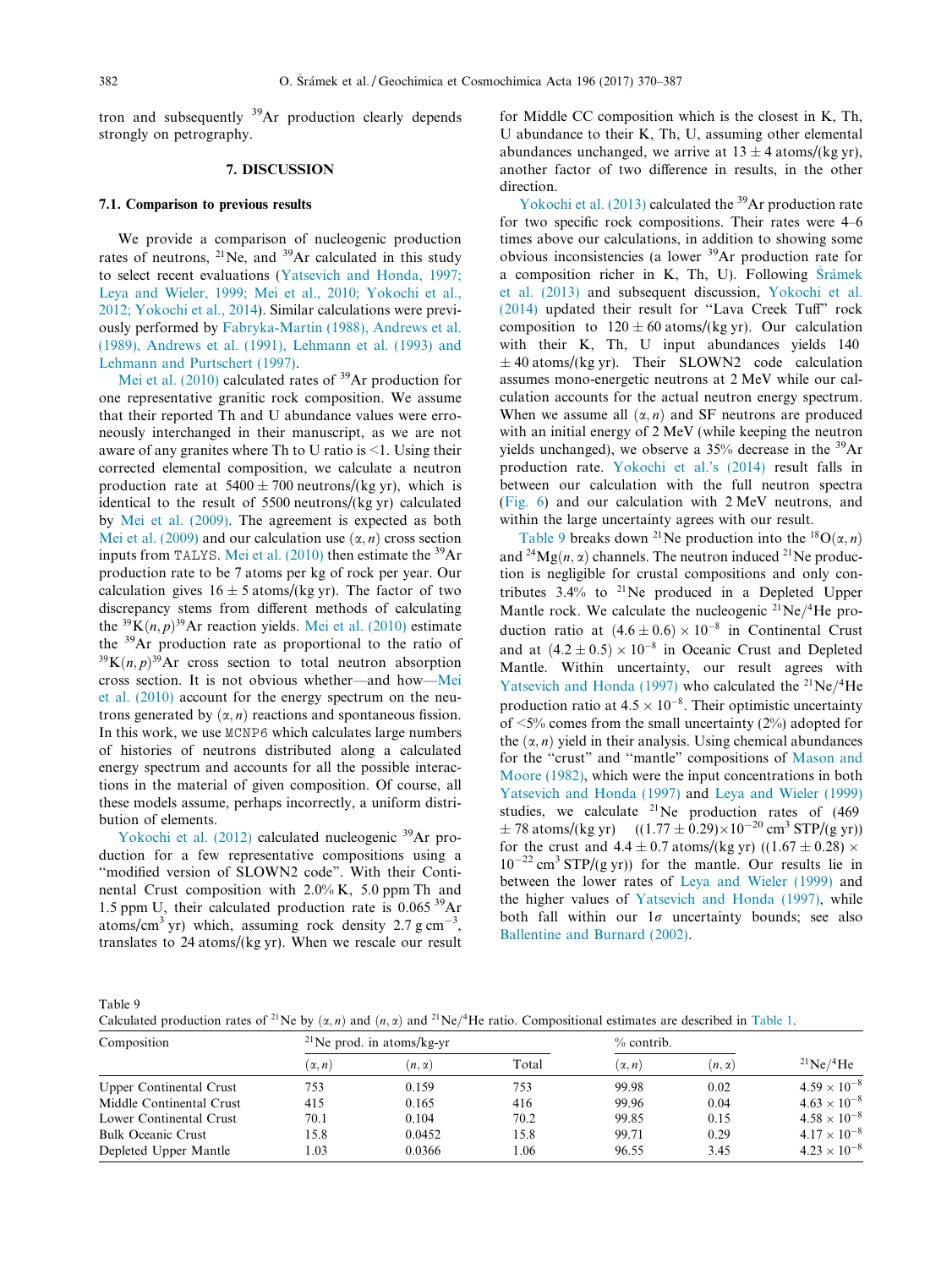#### <span id="page-13-0"></span>7.2. Surface flux of nucleogenic and fissiogenic neutrons

Near the ground, nucleogenic and fissiogenic fast neutrons produced in the rock can be ejected into the atmosphere and enhance the near-surface neutron flux derived from cosmic rays. Most of these neutrons that might be ejected from the rock would originate within the first few tens of centimeters within the surface and from  $\sim$ 3 m depth at most. To investigate whether the nucleogenic and fissiogenic fast neutrons may be a significant contribution to the near-surface neutron flux, we have calculated the neutron flux for two specific rock compositions: granite is the median USGS G-2 composition and limestone is the median NIST SRM1c composition [\(Table 1](#page-3-0)), both datasets obtained from the GeoReM database (georem.mpch-mainz.gwdg.de). The calculated neutron flux out of a flat rock surface is  $7.8 \times 10^{-5}$  n cm<sup>-2</sup> s<sup>-1</sup> for granite and  $5.1 \times 10^{-6}$  n cm<sup>-2</sup> s<sup>-1</sup> for limestone. The factor of 15 difference reflects the disparate Th and U content of the ''hot" granite and the ''cold" limestone. These fluxes only account for the  $(\alpha, n)$  and SF neutrons. It turns out that their contribution is minor compared to the cosmic ray neutron production, where the flux of 0.4 eV–0.1 MeV neutrons was measured by [Yamashita](#page-17-0) [et al. \(1966\)](#page-17-0) to be  $2.9 \times 10^{-3}$  n cm<sup>-2</sup> s<sup>-1</sup> at sea level. Cosmic ray neutrons therefore constitute the dominant component (>99%) of neutron flux at Earth's surface.

## 7.3. Implications for groundwater dating

Given the consequences of global climate change and the world population increase, a need is arising to explore pumping of groundwater from previously unused deep reservoirs. Interestingly, [Gleeson et al. \(2016\)](#page-15-0) demonstrate that only  $\sim 6\%$  (1–17% with uncertainties) of groundwater present at depths down to 2 km around the globe is ''modern", i.e., younger than 50 years. This evaluation is based on tritium ( ${}^{3}H$ ) dating (half-life 12.32  $\pm$  0.02 years). The next available radiometric tool on the age scale is 39Ar (half-life  $269 \pm 3$  years), which fills the gap between the shorter-lived <sup>3</sup>H and also <sup>85</sup>Kr (10.739  $\pm$  0.014 years), and the longer-lived <sup>14</sup>C (5700  $\pm$  30 years). The number of <sup>39</sup>Ar dating studies and measurements so far were limited due to the large sample size and analytical requirement of the well established Low-Level Counting (LLC) method [\(Loosli and Purtschert, 2005](#page-16-0)). However, ongoing technological development efforts, in particular the Atom Trap Trace Analysis (ATTA; e.g., [Lu et al., 2014](#page-16-0)), now allow for a relatively fast 39Ar age analysis of small sample volumes [\(Ritterbusch et al., 2014](#page-16-0)), and are expected to increase the number of analyses in the future. Understanding the relationship between the atmosphere- and subsurfacegenerated  $\frac{39}{9}$ Ar is thus essential in deep groundwater radiometric dating, in studies of fluid circulation in the Earth's

Update of [Yokochi et al.'s \(2012\)](#page-17-0) [Table 2](#page-4-0), using their notation. Original recalculation: We are only able to recover [Yokochi et al.'s \(2012\)](#page-17-0) results if we intentionally divide (instead of multiply) with rock density when recalculating from wt.% K to number of  $40K$  atoms per cm<sup>3</sup> rock. We use [Yokochi et al.'s \(2012\)](#page-17-0) input values and rock density 2.7 g/cm<sup>3</sup> for both Milk River Sandstone and Stripa Granite. Corrected recalculation: Appropriately, we multiply with rock density when recalculating from wt.% K to number of  $^{40}$ K atoms per cm<sup>3</sup> rock. Recalculation with new input: We use our new values of  $39$ Ar production rate  $39$ P and rock density of 2.6 g/cm<sup>3</sup> for both Milk River Sandstone ([Andrews et al., 1991\)](#page-15-0) and Stripa Granite ([Andrews et al., 1989\)](#page-15-0). The ratio R<sub>R</sub> (defined as  $R_R \equiv {}^{39}Ar/{}^{40}Ar^*$  in the rock; R<sub>F</sub> is the ratio in the fluid) is expressed in units of atmospheric  $R_a = 8.1 \times 10^{-16}$ ;  $\alpha$  is the argon loss constant;  $\phi_R$  is porosity of the rock; Age<sub>low</sub> and Age<sub>up</sub> are the lower and upper limits on the groudwater age.

|                              | <b>INPUT</b>    |                     |                                | <b>CALCULATION</b>    |                         |                                   |                   |
|------------------------------|-----------------|---------------------|--------------------------------|-----------------------|-------------------------|-----------------------------------|-------------------|
|                              | Rock age<br>Myr | $\bf K$<br>$wt. \%$ | 39p<br>at./cm <sup>3</sup> /yr | $R_R$ closed<br>$R_a$ | $Age_{low}$<br>kyr      | $\alpha/\phi_{\rm R}$<br>$year-1$ | $Age_{up}$<br>Myr |
| Milk River Sandstone Well 8  |                 |                     |                                |                       |                         |                                   |                   |
| Yokochi et al. (2012) values | 83.5            | 1.1                 | 0.015                          | 193                   | 27.1                    | $7.3e - 4$                        | 118               |
| Original recalculation       |                 | , ,                 | , 2, 3                         | 192                   | 25.5                    | $7.2e - 4$                        | 107               |
| Corrected recalculation      | 55              | , 2                 | , ,                            | 26.4                  | 3.5                     | $7.2e - 4$                        | 14.7              |
| Recalculation with new input | , 2, 3          | , 2, 3              | 0.023                          | 45.7                  | 6.1                     | $4.3e-4$                          | 21.9              |
| Milk River Sandstone Well 9  |                 |                     |                                |                       |                         |                                   |                   |
| Yokochi et al. (2012) values | 99              | 1.1                 | 0.015                          | 193                   | 75.2                    | $3.2e - 4$                        | 328               |
| Original recalculation       | ,,              | , 2, 3              | 55                             | 192                   | 71.3                    | $3.1e-4$                          | 299               |
| Corrected recalculation      | ,,              | , ,                 | , ,                            | 26.4                  | 9.8                     | $3.1e-4$                          | 41.0              |
| Recalculation with new input | ,,              | , ,                 | 0.023                          | 45.7                  | 16.9                    | $1.9e - 4$                        | 26.7              |
| Stripa Granite NI            |                 |                     |                                |                       |                         |                                   |                   |
| Yokochi et al. (2012) values | 1650            | 3.8                 | 1.3                            | 155                   | $R_{\rm F} > R_{\rm R}$ | $1.3e-3$                          | 0.45              |
| Original recalculation       | ,,              | , ,                 | , 2                            | 153                   | $R_{\rm F} > R_{\rm R}$ | $1.3e-3$                          | 0.39              |
| Corrected recalculation      | 99              | ,,                  | , 2, 3                         | 20.9                  | $R_{\rm F} > R_{\rm R}$ | $1.3e-3$                          | 0.054             |
| Recalculation with new input | , 2, 3          | , 2, 3              | 0.95                           | 15.9                  | $R_{\rm F} > R_{\rm R}$ | $1.7e - 3$                        | 0.056             |
| Stripa Granite VI            |                 |                     |                                |                       |                         |                                   |                   |
| Yokochi et al. (2012) values | ,,              | 3.8                 | 1.3                            | 155                   | 3.3                     | $2.9e - 3$                        | 2.5               |
| Original recalculation       | , 2, 3          | , ,                 | , 2, 3                         | 153                   | 3.1                     | $2.9e - 4$                        | 2.5               |
| Corrected recalculation      | ,,              | , ,                 | 55                             | 20.9                  | 0.43                    | $2.9e - 4$                        | 0.34              |
| Recalculation with new input | "               | , ,                 | 0.95                           | 15.9                  | $R_{\rm F} > R_{\rm R}$ | $4.0e - 4$                        | 0.35              |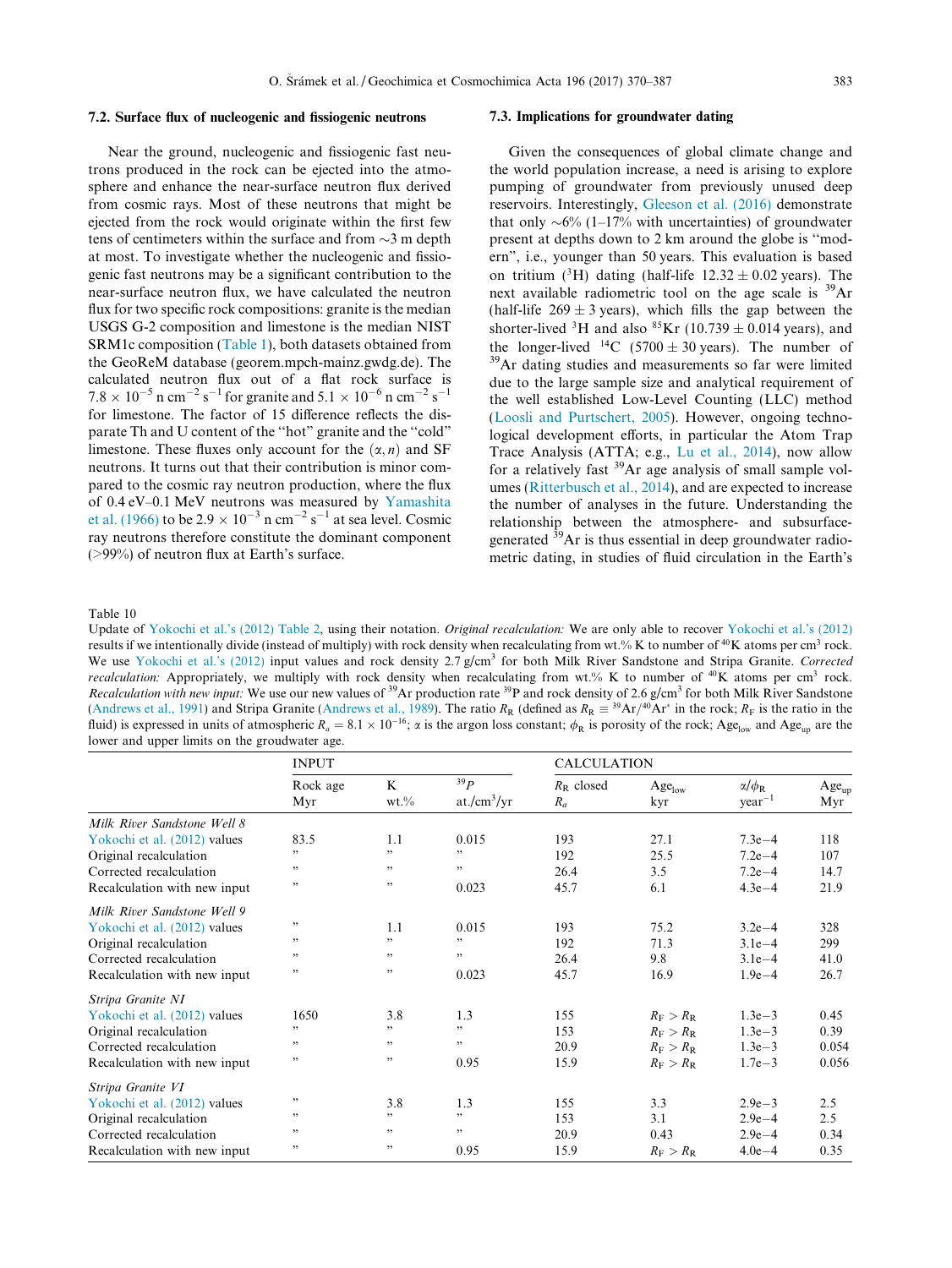<span id="page-14-0"></span>crust, circulation pathways and residence times of ocean water masses, and in dating of deep ice cores.

Hydrological and glaciological dating using 39Ar relies on counting <sup>39</sup>Ar atoms in water/ice samples as <sup>39</sup>Ar activity predictably decays exponentially, it is assumed, after sequestration of the sample from the atmosphere. Cosmogenic neutron flux sharply decreases with depth in the soil/rock, and therefore, the atmospheric production mechanism  ${}^{40}Ar(n, 2n)^{39}Ar$  becomes insignificant. However, any other mechanism of ambient 39Ar production at depth must be factored in the dating analysis in order to obtain correct ages. In principle, several noble gas nuclide production mechanisms are possible underground. Cosmogenic production includes neutron spallation, thermal neutron capture, negative muon  $(\mu^{-})$  capture, and fast muon induced reactions with nuclides abundant in the rock ([Niedermann, 2002\)](#page-16-0). [Mei et al. \(2010\)](#page-16-0) showed that  $u^-$  capture dominates <sup>39</sup>Ar production at depths down to 1800 m. w.e. ( $\sim$  700 m depth). At greater depths, the nucleogenic <sup>39</sup>K(*n*, *p*)<sup>39</sup>Ar production dominates.

In most old groundwater, <sup>39</sup>Ar is below detection limit. This is due to the combination of relatively low production rate of 39Ar in rocks, slow release from rock matrix to groundwater, and short half-life. Therefore, 39Ar studies for water resource assessment are typically based on simple radioactive decay where the subsurface production does not contribute significantly to the <sup>39</sup>Ar budget and <sup>39</sup>Ar is simply a decay tracer (e.g., [Delbart et al., 2014; Edmunds et al.,](#page-15-0) 2014; Mayer et al., 2014; Visser et al., 2013; Sültenfuß et al., [2011; Corcho Alvarado et al., 2007\)](#page-15-0). Geochemical sites where <sup>39</sup>Ar subsurface production becomes important are high temperature environments such as geothermal system ([Purtschert et al., 2009; Yokochi et al., 2013; Yokochi](#page-16-0) [et al., 2014](#page-16-0)), highly radioactive environments ([Andrews](#page-15-0) [et al., 1989\)](#page-15-0), or settings with intense water–rock interactions. [Yokochi et al. \(2012\)](#page-17-0) presented a case study for such high <sup>39</sup>Ar settings.

To account for the nucleogenic <sup>39</sup>Ar in groundwaters, [Yokochi et al. \(2012\)](#page-17-0) proposed a novel method using measurements of argon isotopic composition in the fluid. The method is based on comparison of a measurement to a modeled evolution of  $39^3Ar^{40}Ar^*$  ratio in an argonproducing rock  $(^{40}Ar^*$  denotes radiogenic  $^{40}Ar$ ). Its age range exceeds the usual limit of several half-lives of <sup>39</sup>Ar — after which 39Ar concentration assumes a steady-state value in an  $39$ Ar-producing rock while  $40$ Ar continues to accumulate, thus  $39Ar^{40}Ar$  keeps evolving. The input in their model are the  $39$ Ar and  $40$ Ar production rates in the rock, which then loses argon to fluid. [Yokochi et al.](#page-17-0) [\(2012\)](#page-17-0) present case studies for two sites with available groundwater argon isotopic composition data, Milk River Sandstone and Stripa Granite. In our effort to reproduce their results, we have identified a mistake in their groundwater age calculation: We are only able to recover ([Yokochi et al.'s \(2012\)](#page-17-0) results if we intentionally divide (instead of multiply) with rock density when recalculating from wt.% K to number of  $40K$  atoms per cm<sup>3</sup> rock. In [Table 10](#page-13-0) we show both [Yokochi et al.'s \(2012\)](#page-17-0) calculation results and our ''original recalculation" using their input values and rock density  $2.7 \text{ g/cm}^3$  for both Milk River

Sandstone and Stripa Granite, chosen to best match their output. We also show the ''corrected recalculation," where we appropriately multiply with rock density when recalculating from wt.% K to number of  $40K$  atoms per cm<sup>3</sup> rock. Fixing the calculation error results in a downward revision of both the lower and upper limits on groundwater age by a factor of  $\sim$ 7 (i.e., rock density squared). The corrected upper age limits for Milk River Sandstone samples no longer exceed the age of the reservoir lithology.

For Milk River Sandstone, [Yokochi et al. \(2012\)](#page-17-0) use a 39Ar production rate of 0.015 atoms/cm<sup>3</sup>/yr. Using a rock composition of 2.4 ppm U, 6.3 ppm Th,  $1.07\%$  K, and 3.91% Ca ([Andrews et al., 1991](#page-15-0)) we calculate a  $39$ Ar production rate of 9.45 atoms/kg/yr or, using a rock density of 2.6 g/cm<sup>3</sup> ([Andrews et al., 1991\)](#page-15-0), 0.023 atoms/cm<sup>3</sup>/yr. For Stripa Granite, [Yokochi et al. \(2012\)](#page-17-0) use 39Ar production rate of 1.3 atoms/cm<sup>3</sup>/yr. Using the Stripa Granite composition, including 3.84%K, 33.0 ppm Th, 44.1 ppm U ([Andrews et al., 1989\)](#page-15-0), we calculate a  $39$ Ar production rate of 367 atoms/kg/yr or 0.95 atoms/cm<sup>3</sup>/yr, using a rock den-sity of 2.6 g/cm<sup>3</sup> [\(Andrews et al., 1989](#page-15-0)). Using these new  $\frac{39}{2}$ Ar production rates, the calculated groundwater ages lie within a factor of 2 of the corrected results of [Yokochi](#page-17-0) [et al. \(2012\)](#page-17-0). The lower limits on groundwater age for the two Milk River Sandstone samples, Well 8 and Well 9, are calculated to be 6.1 kyr and 17 kyr. The upper limits on age are 22 Myr and 27 Myr. Both Stripa Granite samples, NI and VI, have  ${}^{39}Ar/{}^{40}Ar^*$  above the revised value for the reservoir rock assuming closed system. The upper limits on groundwater age of the Stripa Granite samples are calculated to be 0.056 Myr and 0.35 Myr ([Table 10](#page-13-0)).

## 8. CONCLUSIONS

Calculations of subsurface nucleogenic 39Ar production are extremely useful in hydrology applications and guide strategies for obtaining argon for particle physics detectors, while  $2^{1}$ Ne production is an integral component of geochemical interpretations of noble gas isotopic composition. We describe and calculate the production of neutrons in  $(\alpha, n)$  interactions of naturally emitted  $\alpha$  particles and the nucleogenic production of noble gas nuclides 39Ar and <sup>21</sup>Ne. We use new nuclear physics codes to evaluate  $(\alpha, n)$ reaction cross sections and spectra (TALYS) and to track neutron propagation in the rock (MCNP6).

Nucleogenic <sup>39</sup>Ar production rate in a rock previously calculated by [Mei et al. \(2010\)](#page-16-0) is a factor of two below our result, the calculation of [Yokochi et al. \(2012\)](#page-17-0) is a factor of two above our calculation, and the [Yokochi et al.](#page-17-0) [\(2014\)](#page-17-0) result lies within our uncertainty margin. We consider the sources of uncertainty in the calculation along with identifying areas that require better constraints. The largest uncertainty comes from uncertainties in the nuclear reaction cross sections, which we estimate from the variability among available experimental data and cross sections from nuclear data libraries. The overall calculation uncertainty is estimated to be  $\sim 30\%$  for <sup>39</sup>Ar production, and within  $20\%$  for  $2^{1}$ Ne and neutron production. We expect this uncertainty could be decreased if uncertainty estimates were available for the  $(\alpha, n)$  cross sections within TALYS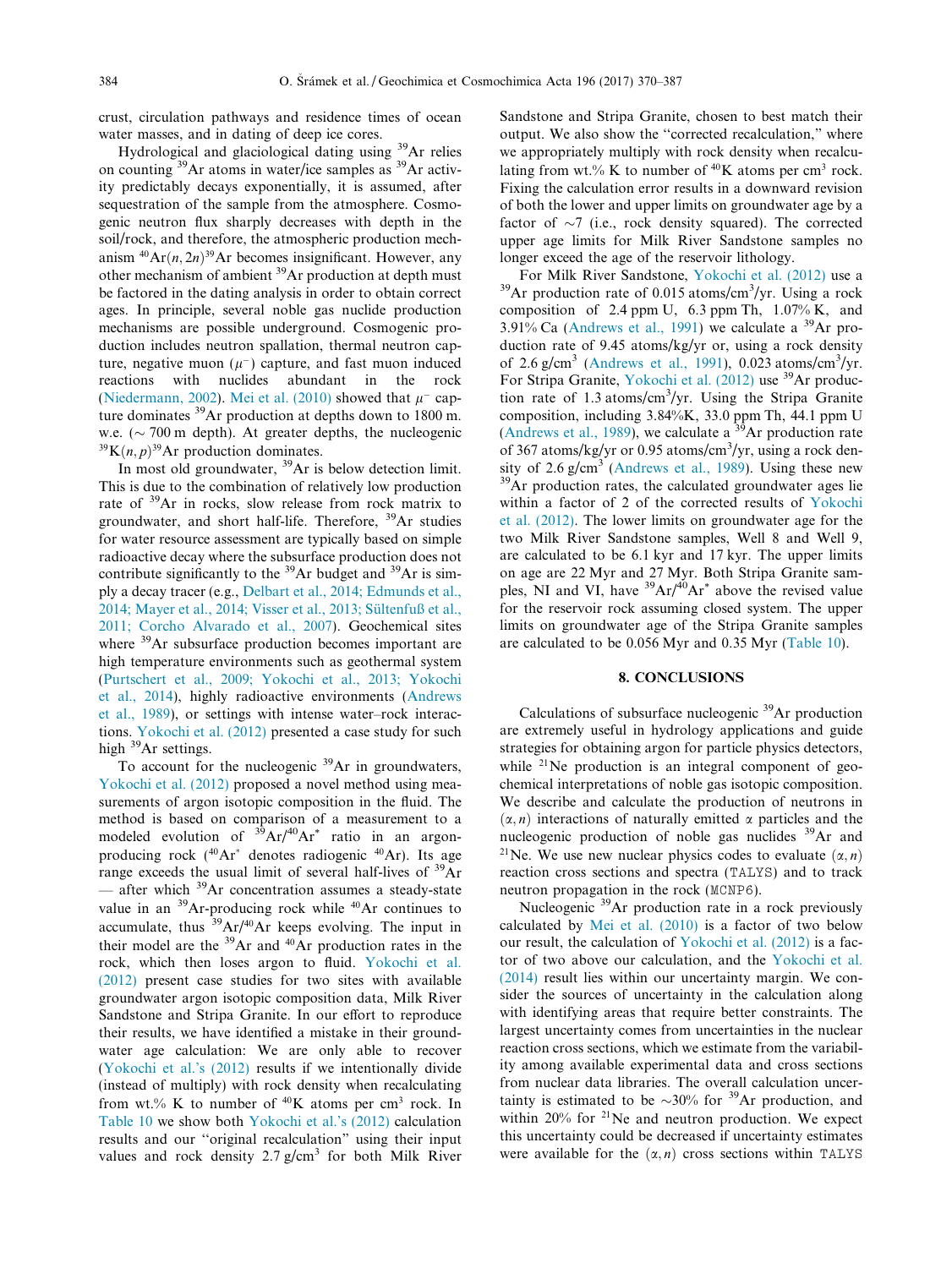<span id="page-15-0"></span>and for the ENDF/B-VII library data used by MCNP6. Our analysis yields a tighter uncertainty estimate compared to the recent study by [Yokochi et al. \(2014\)](#page-17-0) who estimated a large error bar (50%) in the calculated  $^{39}$ Ar production rate.

The  $^{39}$ Ar chronometer fills in a gap between  $^{3}$ H and  $^{14}$ C. Conventional radiometric 39Ar dating of hydrological reservoirs assumes a simple radioactive decay of initial <sup>39</sup>Ar content in the groundwater. Non-negligible subsurface 39Ar production and/or groundwater–rock interaction in specific environments requires a more refined  $^{39}Ar/^{40}Ar^*$ chronometer proposed by [Yokochi et al. \(2012\)](#page-17-0). Their original calculation for the fluid samples from the Milk River Sandstone and Stripa Granite reservoirs overestimated the groundwater ages by a uniform factor of 7. An update using our new  $^{39}$ Ar productions rates results in groundwater age limits which are a factor of 4–11 times lower compared to the original analysis.

The Supplementary Materials document the uncertainty estimate of  $(\alpha, n)$  and  $(n, p)$  cross sections, and include details of natural decay chains, examples of our TALYS and MCNP6 input files, and a link to argon39, a Fortran 90 code we wrote, which handles the overall calculation.

## 9. AUTHOR CONTRIBUTIONS

OS and WFM proposed and conceived the study with SM. OS conducted all simulations and incorporated models and constraints from WFM and SM. Graduate student LS participated early on in data modeling and interpretation of the results. RJP provided insights into the modeling of uncertainties of the nuclear physics data. The manuscript was written by OS and all the authors contributed to it. All authors read and approved of the final manuscript.

#### ACKNOWLEDGEMENTS

We are grateful to Alice Mignerey and Bill Walters for invaluable discussions on broad topics in nuclear chemistry. Jutta Escher brought our attention to TALYS. Mike Fensin provided helpful advice on MCNP usage via the mcnp-forum discussion list. Milan Krtička advised on uncertainty estimate. Cécile Gautheron shared her <sup>18</sup>O( $\alpha$ , *n*)<sup>21</sup>Ne cross section. Two reviewers provided thorough assessment and thoughtful comments on the manuscript. We gratefully acknowledge support for this research from NSF EAR 0855791 CSEDI Collaborative Research: Neutrino Geophysics: Collaboration Between Geology & Particle Physics.

## APPENDIX A. SUPPLEMENTARY DATA

Supplementary data associated with this article can be found, in the online version, at [http://dx.doi.org/10.1016/](http://dx.doi.org/10.1016/j.gca.2016.09.040) [j.gca.2016.09.040.](http://dx.doi.org/10.1016/j.gca.2016.09.040)

#### REFERENCES

Acosta-Kane D. et al. (2008) Discovery of underground argon with low level of radioactive 39Ar and possible applications to WIMP dark matter detectors. Nucl. Instr. Methods Phys. Res. A 587(1), 46–51. <http://dx.doi.org/10.1016/j.nima.2007.12.032>.

- Andrews J. N., Florkowski T., Lehmann B. E. and Loosli H. H. (1991) Underground production of radionuclides in the Milk River aquifer, Alberta, Canada. Appl. Geochem. 6(4), 425–434. [http://dx.doi.org/10.1016/0883-2927\(91\)90042-N,](http://dx.doi.org/10.1016/0883-2927(91)90042-N) Special Issue on ''Dating Very Old Groundwater, Milk River Aquifer".
- Andrews J. N. et al. (1989) The in situ production of radioisotopes in rock matrices with particular reference to the Stripa granite. Geochim. Cosmochim. Acta 53(8), 1803–1815. [http://dx.doi.org/](http://dx.doi.org/10.1016/0016-7037(89)90301-3) [10.1016/0016-7037\(89\)90301-3](http://dx.doi.org/10.1016/0016-7037(89)90301-3).
- Bair J. K. and Willard H. B. (1962) Level structure in  $Ne^{22}$  and  $Si^{30}$ from the reactions  $O^{18}(\alpha, n)Ne^{21}$  and  $Mg^{26}(\alpha, n)Si29$ . Phys. Rev. 128(1), 299–304. [http://dx.doi.org/10.1103/PhysRev.128.299.](http://dx.doi.org/10.1103/PhysRev.128.299)
- Ballentine C. J. and Burnard P. G. (2002) Production, release and transport of noble gases in the continental crust. Rev. Mineral.<br>Geochem.  $47(1)$ ,  $481-538$ . http://dx.doi.org/10.2138/ Geochem. 47(1), 481–538. [http://dx.doi.org/10.2138/](http://dx.doi.org/10.2138/rmg.2002.47.12) [rmg.2002.47.12](http://dx.doi.org/10.2138/rmg.2002.47.12).
- Bass R., Fanger U. and Saleh F. M. (1964) Cross sections for the reactions <sup>39</sup>K(n,p)<sup>39</sup>A and <sup>39</sup>K(n, $\alpha$ )<sup>36</sup>Cl. *Nucl. Phys.* **56**, 569– 576. [http://dx.doi.org/10.1016/0029-5582\(64\)90503-6.](http://dx.doi.org/10.1016/0029-5582(64)90503-6)
- Bea F. (1996) Residence of REE, Y, Th and U in granites and crustal protoliths; implications for the chemistry of crustal melts. J. Petrol. 37(3), 521–552. [http://dx.doi.org/10.1093/](http://dx.doi.org/10.1093/petrology/37.3.521) [petrology/37.3.521.](http://dx.doi.org/10.1093/petrology/37.3.521)
- Benetti P. et al. (2007) Measurement of the specific activity of  $^{39}Ar$ in natural argon. Nucl. Instr. Methods Phys. Res. A 574(1), 83– 88. <http://dx.doi.org/10.1016/j.nima.2007.01.106>.
- Corcho Alvarado J. A. et al. (2007) Constraining the age distribution of highly mixed groundwater using 39Ar: a multiple environmental tracer ( ${}^{3}H/{}^{3}He$ ,  ${}^{85}Kr$ ,  ${}^{39}Ar$ , and  ${}^{14}C$ ) study in the semiconfined fontainebleau sands aquifer (france). Water Resour. Res. 43(3), W03427. [http://dx.doi.org/10.1029/](http://dx.doi.org/10.1029/2006WR005096) [2006WR005096](http://dx.doi.org/10.1029/2006WR005096).
- Delbart C. et al. (2014) Investigation of young water inflow in karst aquifers using  $SF_6-FC-H/He-85Kr-39Ar$  and stable isotope components. Appl. Geochem. 50, 164–176. [http://dx.doi.org/](http://dx.doi.org/10.1016/j.apgeochem.2014.01.011) [10.1016/j.apgeochem.2014.01.011.](http://dx.doi.org/10.1016/j.apgeochem.2014.01.011)
- Dziewonski A. M. and Anderson D. L. (1981) Preliminary reference Earth model. Phys. Earth Planet. Int. 25(4), 297– 356. [http://dx.doi.org/10.1016/0031-9201\(81\)90046-7.](http://dx.doi.org/10.1016/0031-9201(81)90046-7)
- Edmunds W. M., Darling W. G., Purtschert R. and Corcho Alvarado J. A. (2014) Noble gas, CFC and other geochemical evidence for the age and origin of the bath thermal waters, UK. Appl. Geochem. 40, 155–163. [http://dx.doi.org/10.1016/j.](http://dx.doi.org/10.1016/j.apgeochem.2013.10.007) [apgeochem.2013.10.007.](http://dx.doi.org/10.1016/j.apgeochem.2013.10.007)
- Fabryka-Martin J. T. (1988) Production of radionuclides in the earth and their hydrogeologic significance, with emphasis on chlorine-36 and iodine-129. Ph.D. thesis, University of Arizona.
- Feige Y., Oltman B. G. and Kastner J. (1968) Production rates of neutrons in soils due to natural radioactivity. J. Geophys. Res. 73(10), 3135–3142. <http://dx.doi.org/10.1029/JB073i010p03135>.
- Flynn D. S., Sekharan K. K., Hiller B. A., Laumer H., Weil J. L. and Gabbard F. (1978) Cross sections and reaction rates for  $^{23}Na(p, n)^{23}Mg, ^{27}Al(p, n)^{27}Si, ^{27}Al(\alpha, n)^{30}P, ^{29}Si(\alpha, n)^{32}S,$  and  $^{30}$ Si $(\alpha, n)^{33}$ S. *Phys. Rev. C* 18(4), 1566–1576. [http://dx.doi.org/](http://dx.doi.org/10.1103/PhysRevC.18.1566) [10.1103/PhysRevC.18.1566.](http://dx.doi.org/10.1103/PhysRevC.18.1566)
- Gleeson T., Befus K. M., Jasechko S., Luijendijk E. and Cardenas M. B. (2016) The global volume and distribution of modern groundwater. Nature Geosci. 9(2), 161–167. [http://dx.doi.org/](http://dx.doi.org/10.1038/ngeo2590) [10.1038/ngeo2590](http://dx.doi.org/10.1038/ngeo2590).
- Graham D. W. (2002) Noble gas isotope geochemistry of midocean ridge and ocean island basalts: Characterization of mantle source reservoirs. Rev. Mineral. Geochem. 47(1), 247– 317. [http://dx.doi.org/10.2138/rmg.2002.47.8.](http://dx.doi.org/10.2138/rmg.2002.47.8)
- Hansen L. F. et al. (1967) The  $(\alpha, n)$  cross sections on <sup>17</sup>O and <sup>18</sup>O between 5 and 12.5 MeV. Nucl. Phys. A 98(1), 25–32. [http://dx.](http://dx.doi.org/10.1016/0375-9474(67)90895-0) [doi.org/10.1016/0375-9474\(67\)90895-0.](http://dx.doi.org/10.1016/0375-9474(67)90895-0)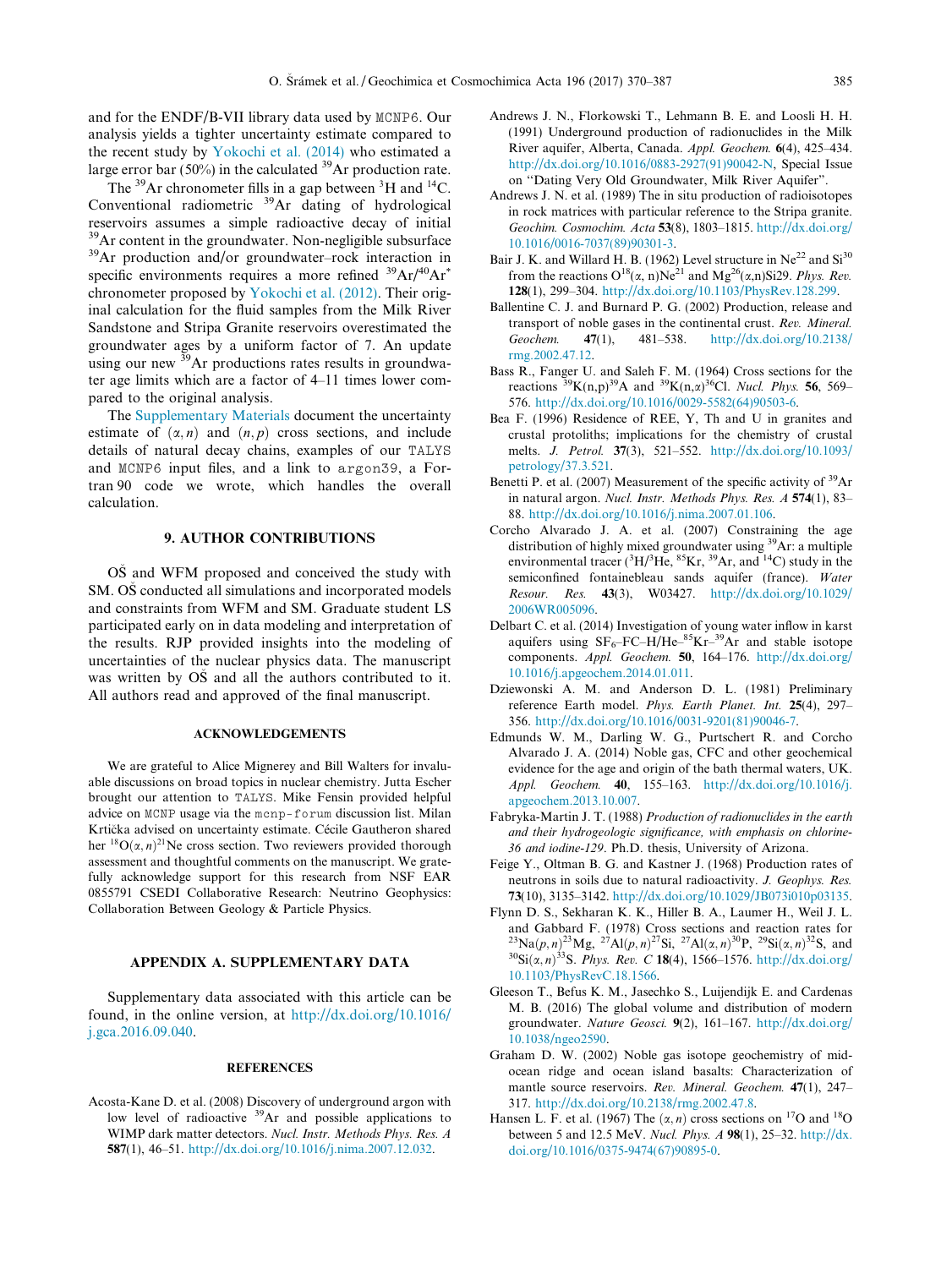- <span id="page-16-0"></span>Intrator T. P., Peterson R. J., Zaidins C. S. and Roughton N. A. (1981) Determination of proton spectra by thick target radioactive yields. Nucl. Instr. Methods Phys. Res. 188(2), 347–352. [http://dx.doi.org/10.1016/0029-554X\(81\)90514-0.](http://dx.doi.org/10.1016/0029-554X(81)90514-0)
- Johnson P. B., Chapman N. G. and Callaghan J. E. (1967) The absolute cross sections of the <sup>39</sup>K $(n, p)$ <sup>39</sup>Ar and <sup>39</sup>K $(n, \alpha)$ <sup>36</sup>Cl reactions for 2.46 MeV neutrons. Nucl. Phys. A 94(3), 617–624. [http://dx.doi.org/10.1016/0375-9474\(67\)90436-8.](http://dx.doi.org/10.1016/0375-9474(67)90436-8)
- Khuukhenkhuu G., Odsuren M., Gledenov Y. M. and Sedysheva M. V. (2011) Statistical model analysis of  $(n, p)$  cross sections averaged over the fission neutron spectrum. J. Korean Phys. Soc. 59(2), 851–854. <http://dx.doi.org/10.3938/jkps.59.851>.
- Koning A. J., Hilaire, S. and Duijvestijn, M. C. (2008) TALYS-1.0. In: Proceedings of the International Conference on Nuclear Data for Science and Technology (eds. O. Bersillon, F. Gunsing, E. Bauge, R. Jacqmin, and S. Leray), April 22–27, 2007, Nice, France, 211–214. EDP Sciences.
- Koning A. J. and Rochman D. (2012) Modern nuclear data evaluation with the TALYS code system. Nucl. Data Sheets 113 (12), 2841–2934. [http://dx.doi.org/10.1016/j.nds.2012.11.002,](http://dx.doi.org/10.1016/j.nds.2012.11.002) Special Issue on Nuclear Reaction Data.
- Laske G., Masters G. and Reif C. (2001) CRUST 2.0, A new global crustal model at 2x2 degrees. [<http://igppweb.ucsd.edu/gabi/](http://igppweb.ucsd.edu/gabi/crust2.html) [crust2.html](http://igppweb.ucsd.edu/gabi/crust2.html)>.
- Lehmann B. E., Davis S. N. and Fabryka-Martin J. T. (1993) Atmospheric and subsurface sources of stable and radioactive nuclides used for groundwater dating. Water Resour. Res. 29(7), 2027–2040. [http://dx.doi.org/10.1029/93WR00543.](http://dx.doi.org/10.1029/93WR00543)
- Lehmann B. E. and Purtschert R. (1997) Radioisotope dynamics the origin and fate of nuclides in groundwater. Appl. Geochem. 12(6), 727–738. [http://dx.doi.org/10.1016/S0883-2927\(97\)](http://dx.doi.org/10.1016/S0883-2927(97)00039-5) [00039-5](http://dx.doi.org/10.1016/S0883-2927(97)00039-5).
- Leya I. and Wieler R. (1999) Nucleogenic production of Ne isotopes in Earth's crust and upper mantle induced by alpha particles from the decay of U and Th. J. Geophys. Res. 104(B7), 15439–15450. [http://dx.doi.org/10.1029/1999JB900134.](http://dx.doi.org/10.1029/1999JB900134)
- Loosli H. H. (1983) A dating method with  $39$ Ar. Earth Planet. Sci. Lett.  $63(1)$ , 51–62. [http://dx.doi.org/10.1016/0012-821X\(83\)](http://dx.doi.org/10.1016/0012-821X(83)90021-3) [90021-3](http://dx.doi.org/10.1016/0012-821X(83)90021-3).
- Loosli H. H. and Oeschger H. (1968) Detection of 39Ar in atmospheric argon. Earth Planet. Sci. Lett. 5, 191–198. [http://](http://dx.doi.org/10.1016/S0012-821X(68)80039-1) [dx.doi.org/10.1016/S0012-821X\(68\)80039-1](http://dx.doi.org/10.1016/S0012-821X(68)80039-1).
- Loosli H. H. and Purtschert R. (2005) Rare gases. In Isotopes in the Water Cycle: Past, Present and Future of a Developing Science (eds. P. K. Aggarwal, J. R. Gat and K. F. O. Froehlich). Springer Netherlands, Dordrecht, pp. 91–96. [http://dx.doi.org/](http://dx.doi.org/10.1007/1-4020-3023-1_7) [10.1007/1-4020-3023-1\\_7](http://dx.doi.org/10.1007/1-4020-3023-1_7), chap. 7.
- Lu Z.-T. et al. (2014) Tracer applications of noble gas radionuclides in the geosciences. Earth Sci. Rev. 138, 196–214. [http://](http://dx.doi.org/10.1016/j.earscirev.2013.09.002) [dx.doi.org/10.1016/j.earscirev.2013.09.002.](http://dx.doi.org/10.1016/j.earscirev.2013.09.002)
- Martel D. J., O'Nions R. K., Hilton D. R. and Oxburgh E. R. (1990) The role of element distribution in production and release of radiogenic helium: the Carnmenellis Granite, southwest England. Chem. Geol. 88(3–4), 207–221. [http://dx.doi.org/](http://dx.doi.org/10.1016/0009-2541(90)90090-T) [10.1016/0009-2541\(90\)90090-T](http://dx.doi.org/10.1016/0009-2541(90)90090-T).

[Mason B. H. and Moore C. B. \(1982\).](http://refhub.elsevier.com/S0016-7037(16)30565-8/h0165) Principles of Geochemistry. .

- Mayer A. et al. (2014) A multi-tracer study of groundwater origin and transit-time in the aquifers of the Venice region (Italy). Appl. Geochem. 50, 177–198. [http://dx.doi.org/10.1016/j.](http://dx.doi.org/10.1016/j.apgeochem.2013.10.009) [apgeochem.2013.10.009](http://dx.doi.org/10.1016/j.apgeochem.2013.10.009).
- McDonough W. F. and Šrámek O. (2014) Neutrino geoscience, news in brief. Environ. Earth Sci. 71(8), 3787–3791. [http://dx.](http://dx.doi.org/10.1007/s12665-014-3133-9) [doi.org/10.1007/s12665-014-3133-9.](http://dx.doi.org/10.1007/s12665-014-3133-9)
- Mei D.-M., Zhang C. and Hime A. (2009) Evaluation of induced neutrons as a background for dark matter experiments. Nucl.

Instr. Methods Phys. Res. A 606(3), 651–660. [http://dx.doi.org/](http://dx.doi.org/10.1016/j.nima.2009.04.032) [10.1016/j.nima.2009.04.032](http://dx.doi.org/10.1016/j.nima.2009.04.032).

- Mei D.-M. et al. (2010) Prediction of underground argon content for dark matter experiments. Phys. Rev. C 81(5), 055802. [http://](http://dx.doi.org/10.1103/PhysRevC.81.055802) [dx.doi.org/10.1103/PhysRevC.81.055802](http://dx.doi.org/10.1103/PhysRevC.81.055802).
- Niedermann S. (2002) Cosmic-ray-produced noble gases in terrestrial rocks: dating tools for surface processes. Rev. Mineral. Geochem. 47(1), 731–784. [http://dx.doi.org/10.2138/](http://dx.doi.org/10.2138/rmg.2002.47.16) [rmg.2002.47.16.](http://dx.doi.org/10.2138/rmg.2002.47.16)
- NIST (2016) Atomic Weights and Isotopic Compositions, NIST Standard Reference Database 144, [<http://www.nist.gov/](http://www.nist.gov/pml/data/comp.cfm) [pml/data/comp.cfm](http://www.nist.gov/pml/data/comp.cfm)>.
- NNDC (2016) National Nuclear Data Center, Brookhaven National Laboratory, <<http://www.nndc.bnl.gov>>.
- Nolte E. et al. (2006) Measurements of fast neutrons in Hiroshima by use of  $39$ Ar. Radiat. Environ. Biophys. 44(4), 261–271. [http://](http://dx.doi.org/10.1007/s00411-005-0025-0) [dx.doi.org/10.1007/s00411-005-0025-0](http://dx.doi.org/10.1007/s00411-005-0025-0).
- Norman E. B., Chupp T. E., Lesko K. T., Schwalbach P. and Grant P. J. (1982)  $^{26}$ g, mAl production cross sections from the  $^{23}Na(\alpha, n)^{26}Al$  reaction. *Nucl. Phys. A* **390**(3), 561–572. [http://](http://dx.doi.org/10.1016/0375-9474(82)90283-4) [dx.doi.org/10.1016/0375-9474\(82\)90283-4.](http://dx.doi.org/10.1016/0375-9474(82)90283-4)
- Purtschert R., Yokochi R., Sturchio N. C., Kharaka Y. and Thordsen J. (2009) 39Ar measurements on hydrothermal fluids from Yellowstone National Park. Geochim. Cosmochim. Acta 73(13), A983–A1062. [http://dx.doi.org/10.1016/j.](http://dx.doi.org/10.1016/j.gca.2009.05.012) [gca.2009.05.012](http://dx.doi.org/10.1016/j.gca.2009.05.012).
- Ritterbusch F. et al. (2014) Groundwater dating with atom trap trace analysis of  $39$ Ar. Geophys. Res. Lett. 41(19), 6758-6764. <http://dx.doi.org/10.1002/2014GL061120>.
- Roughton N. A., Intrator T. P., Peterson R. J., Zaidins C. S. and Hansen C. J. (1983) Thick-target measurements and astrophysical thermonuclear reaction rates: Alpha-induced reactions. Atom. Data Nucl. Data Tables 28(2), 341–353. [http://dx.doi.](http://dx.doi.org/10.1016/0092-640X(83)90021-9) [org/10.1016/0092-640X\(83\)90021-9](http://dx.doi.org/10.1016/0092-640X(83)90021-9).
- Rudnick R. L. and Gao S. (2014). In The Crust, vol. 4 of Treatise on Geochemistry (ed. R. L. Rudnick), second ed. Elsevier, Oxford, pp. 1–51. [http://dx.doi.org/10.1016/B978-0-08-095975-7.00301-](http://dx.doi.org/10.1016/B978-0-08-095975-7.00301-6) [6,](http://dx.doi.org/10.1016/B978-0-08-095975-7.00301-6) chap. 1. Editors-in-chief H.D. Holland and K.K. Turekian.
- Salters V. J. M. and Stracke A. (2004) Composition of the depleted mantle. Geochem. Geophys. Geosyst. 5(5), Q05B07. [http://dx.](http://dx.doi.org/10.1029/2003GC000597) [doi.org/10.1029/2003GC000597](http://dx.doi.org/10.1029/2003GC000597).
- Shultis J. K. and Faw R. E. (2002) Fundamentals of Nuclear Science and Engineering. CRC Press. [http://dx.doi.org/10.1201/](http://dx.doi.org/10.1201/9780203910351) [9780203910351](http://dx.doi.org/10.1201/9780203910351).
- SOURCES-4C (2002) [RSICC Computer Code Collection, CCC-](http://refhub.elsevier.com/S0016-7037(16)30565-8/h0245)[661, Code System for Calculating](http://refhub.elsevier.com/S0016-7037(16)30565-8/h0245)  $(\alpha, n)$ [, Spontaneous Fission,](http://refhub.elsevier.com/S0016-7037(16)30565-8/h0245) [and Delayed Neutron Sources and Spectra](http://refhub.elsevier.com/S0016-7037(16)30565-8/h0245). Oak Ridge National [Laboratory.](http://refhub.elsevier.com/S0016-7037(16)30565-8/h0245)
- Šrámek O., McDonough W. F., Mukhopadhyay S., Stevens L. and Siegel J. (2013) Calculating subsurface nucleonic production of noble gas nuclides: implications on crustal and mantle K, Th, U abundances. Abstract MR43A-2371 presented at 2013 Fall Meeting, AGU, San Francisco, Calif., 9–13 Dec.
- Sültenfuß J., Purtschert R. and Führböter J. F. (2011) Age structure and recharge conditions of a coastal aquifer (northern Germany) investigated with  $^{39}Ar$ ,  $^{14}C$ ,  $^{3}H$ , He isotopes and Ne. Hydrogeol. J. 19(1), 221–236. [http://dx.doi.org/10.1007/s10040-](http://dx.doi.org/10.1007/s10040-010-0663-4) [010-0663-4.](http://dx.doi.org/10.1007/s10040-010-0663-4)
- Tucker J. M. and Mukhopadhyay S. (2014) Evidence for multiple magma ocean outgassing and atmospheric loss episodes from mantle noble gases. Earth Planet. Sci. Lett. 393, 254–265. <http://dx.doi.org/10.1016/j.epsl.2014.02.050>.
- Visser A., Broers H. P., Purtschert R., Sültenfuß J. and de Jonge M. (2013) Groundwater age distributions at a public drinking water supply well field derived from multiple age tracers  $(^{85}Kr,$